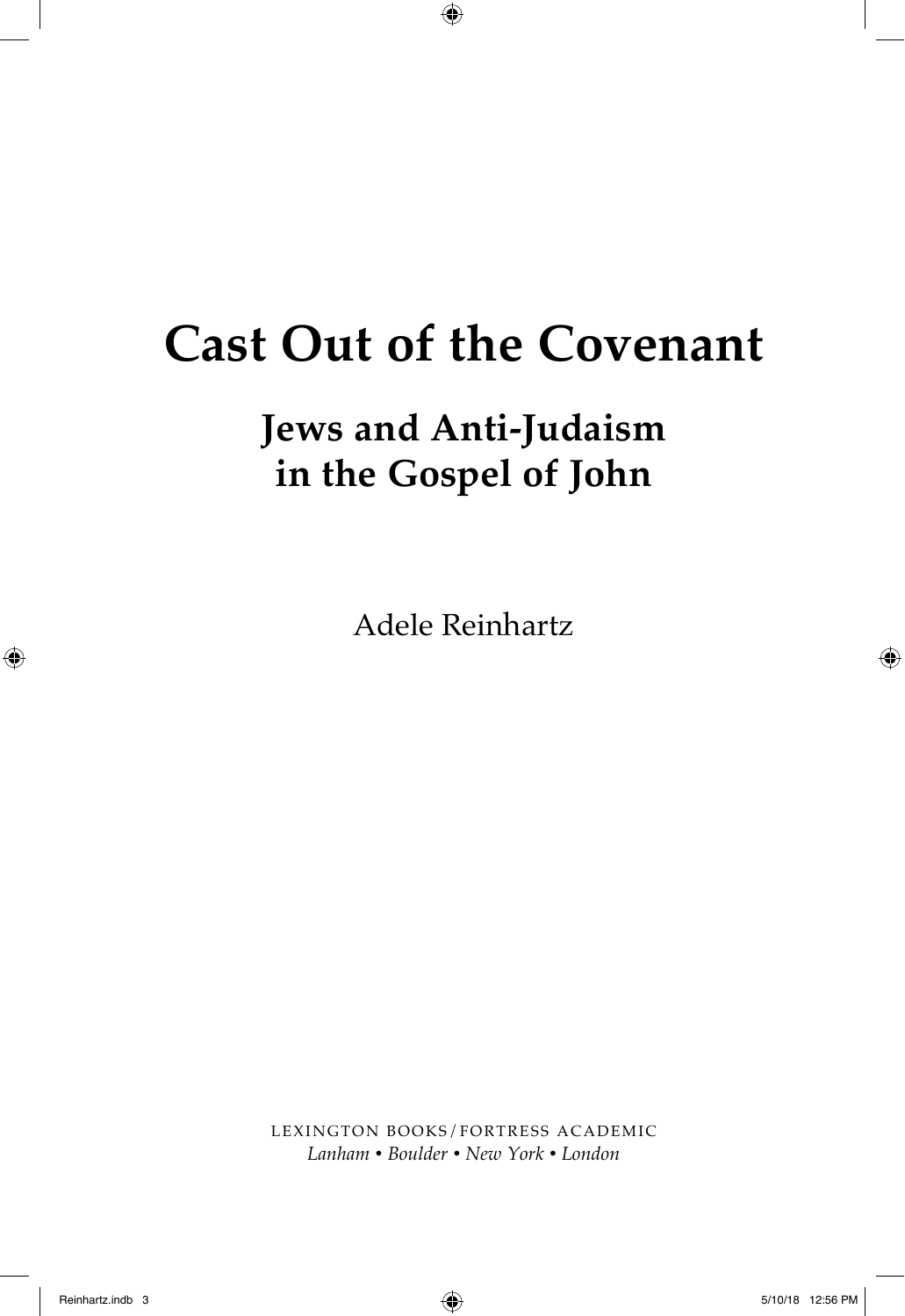# **Contents**

 $\bigoplus$ 

|                                              | Preface and Acknowledgments                                                    |     |  |  |
|----------------------------------------------|--------------------------------------------------------------------------------|-----|--|--|
|                                              | A Note on Terminology                                                          |     |  |  |
|                                              | Introduction                                                                   |     |  |  |
|                                              | <b>PART I: THE RHETORIC OF AFFILIATION</b>                                     |     |  |  |
| 1                                            | "Ask and you will receive": The Rhetoric of Desire and Fulfillment             | 3   |  |  |
|                                              | 2 "Love one another": The Rhetoric of Transformation                           | 23  |  |  |
|                                              | <b>PART II: THE RHETORIC OF DISAFFILIATION</b>                                 |     |  |  |
|                                              | 3 "Casting off the withered branch": The Rhetoric of Expropriation             | 51  |  |  |
| 4                                            | "The world has hated you": The Rhetoric of Repudiation                         | 67  |  |  |
| 5.                                           | Rhetorical <i>Ioudaioi</i> and Real Jews                                       | 93  |  |  |
| PART III: IMAGINING THE RHETORICAL SITUATION |                                                                                |     |  |  |
| 6                                            | "The Jews had already agreed": J. L. Martyn and the<br><b>Expulsion Theory</b> | 111 |  |  |
|                                              | 7 "We wish to see Jesus": John, Alexandra, and the<br>Propulsion Theory        | 131 |  |  |

 $\overline{\phantom{a}}$ 

 $\bigoplus$ 

 $\bigoplus$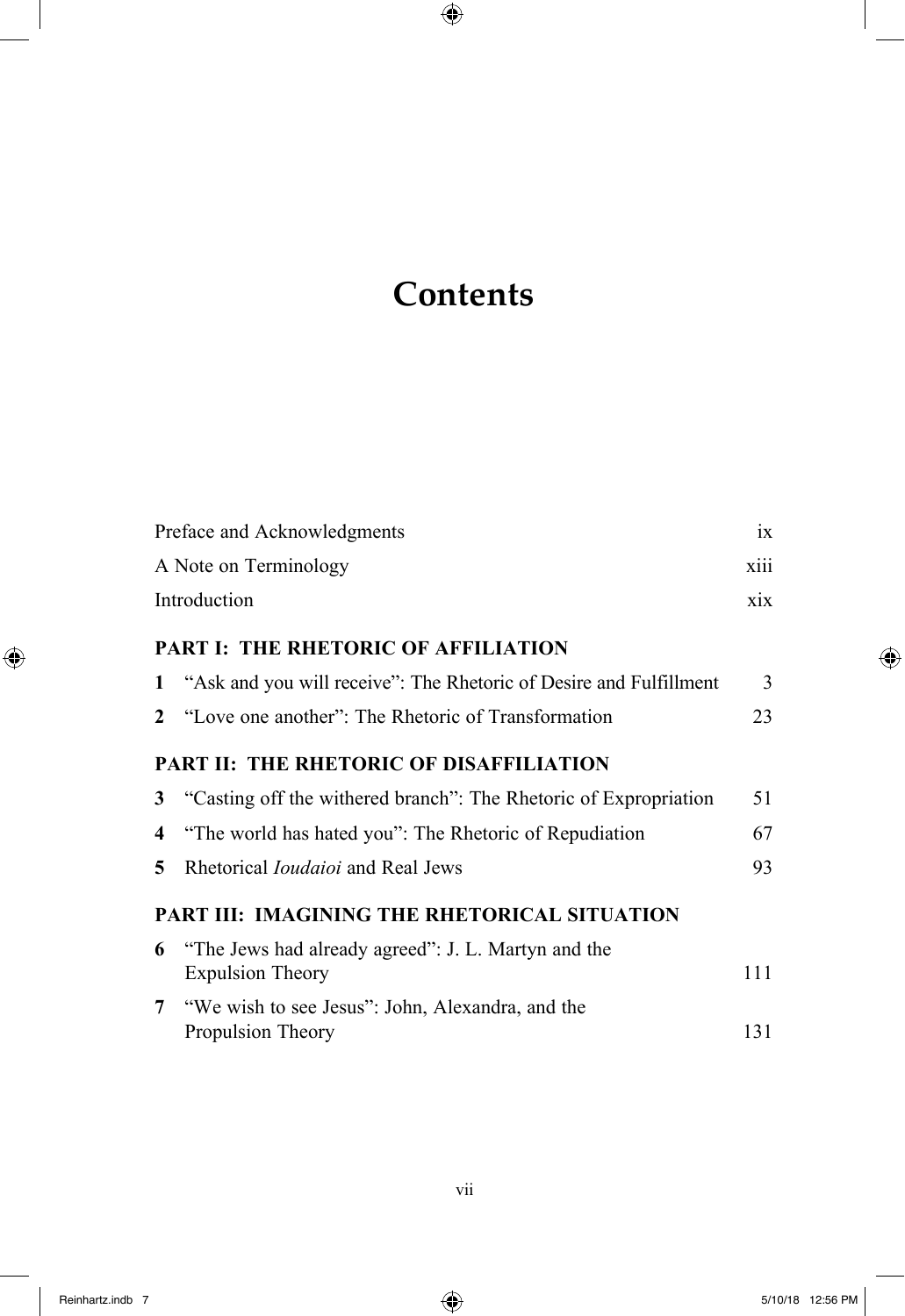| viii                     | Contents |     |
|--------------------------|----------|-----|
| Conclusion               |          | 159 |
| Bibliography             |          | 167 |
| Index of Ancient Sources |          | 189 |
| Index of Modern Authors  |          | 199 |
| Subject Index            |          | 201 |
| About the Author         |          | 207 |

 $\bigoplus$ 

 $\overline{\phantom{a}}$ 

 $\bigoplus$ 

I

 $\bigoplus$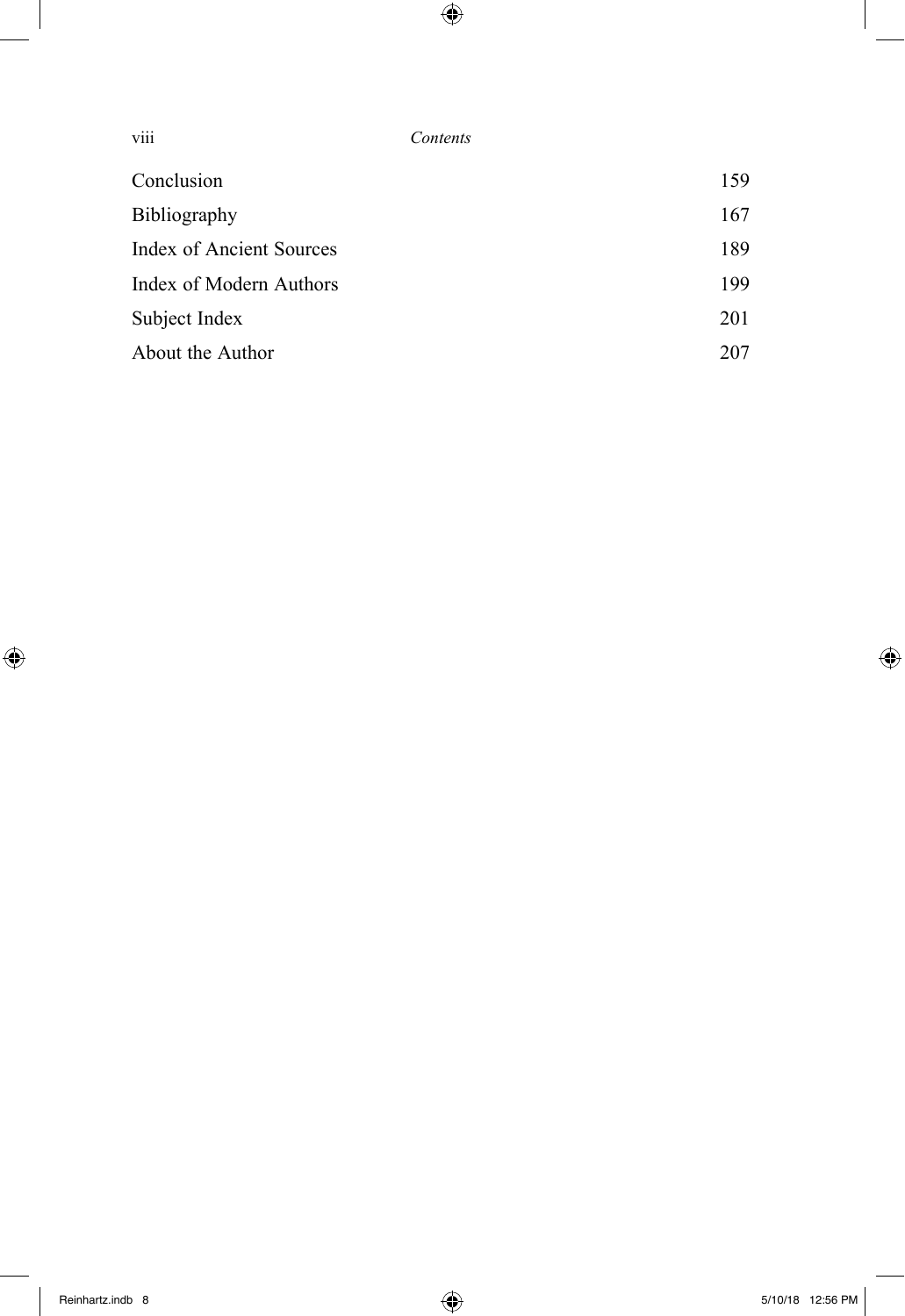# ⊕

# **Introduction**

"Will you walk into my parlour?" said the Spider to the Fly, "Tis the prettiest little parlour that ever you did spy; The way into my parlour is up a winding stair, And I have many curious things to show you when you are there." "Oh no, no," said the little fly, "to ask me is in vain; For who goes up your winding stair can ne'er come down again."

The Spider and the Fly, Mary Howitt (1829)<sup>1</sup>

Some forty years ago, the Gospel of John beckoned me to enter its (deceptively) pretty little parlor. Although I manage from time to time to descend its winding stair, it calls me back again and again. My first forays focused on its mysterious signs. Like the messages spun into Charlotte's web, the Gospel's signs point to "no ordinary" subject (Jesus) and "no ordinary" creator (God).<sup>2</sup> Later, I followed one silken thread—Jesus as the Good Shepherd—to search its meanings in the Gospel and its subtexts in ancient views about death and resurrection<sup>3</sup>

Over time, however, I became entangled in the sticky heart of the Gospel's web: the Jews, or, to be more specific, the Gospel's understanding and portrayal of "the Jews" (in Greek: οἱ Ἰουδαῖοι; *hoi Ioudaioi*).4 I struggled to free myself by imagining the different perspectives from which I, as a Jewish reader, might respond to John's Gospel, and, more recently, by pondering matters of translation.<sup>5</sup> The present book is my final attempt to unravel this most difficult element—and this most troubling Gospel—from a rhetorical, historical, and ethical perspective.

Here is the problem. The Gospel's narrative, language, and worldview situate it squarely within the same orbit as other first-century Jewish texts written in Greek. With the exception of Pontius Pilate, the main characters are Jewish;

⊕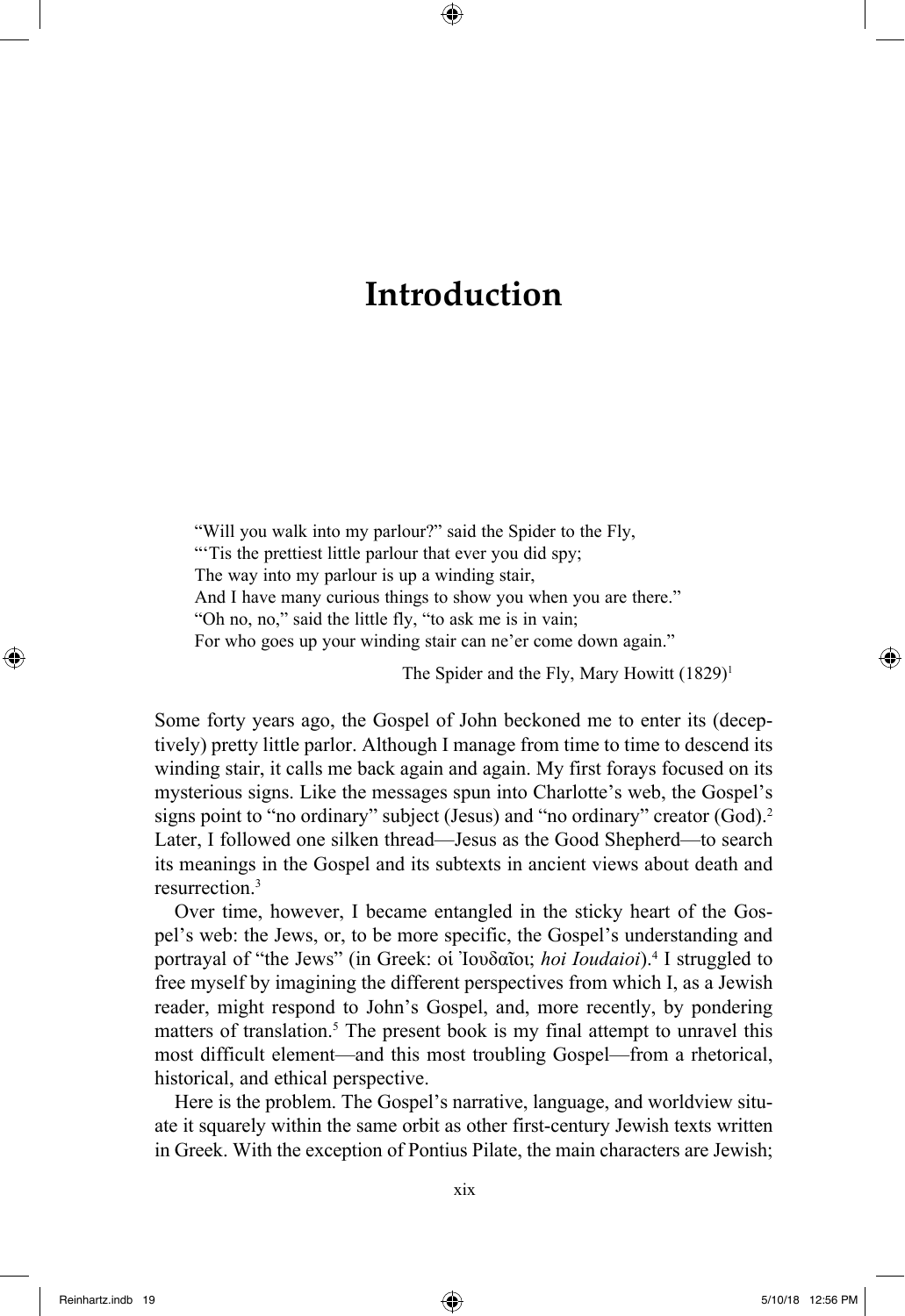#### xx *Introduction*

⊕

with the exception of the Samaritan episode (John  $4:1-42$ ), the action takes place in Galilee and Judea, areas populated primarily by Jews.<sup>6</sup> The Gospel's theology is not at all unique within the "common Judaism" of the first century.7 Jesus—the Gospel's Jewish protagonist—behaves in Jewish ways: he goes on pilgrimage to the Jerusalem Temple for the festivals; he quotes liberally from the Torah and Prophets; he argues from and with scripture in ways that resemble the midrashic arguments that later appear in rabbinic literature;<sup>8</sup> and he debates issues that concern other Jews in the Second Temple period.<sup>9</sup>

Nevertheless, with the exception of John 4:9, the Gospel does not refer to Jesus or his close disciples as *Ioudaioi*. The Gospel's implied author traces the escalation of the Jews' opposition to and enmity towards Jesus, from antagonistic interrogation (John 2:18–21), to persecution (5:16), attempts to stone  $(8:59; 10:31-33)$  and even kill him  $(5:18; 7:1)$ , culminating in their successful plot to have him crucified by Pilate (11:49–52; 18:1–19:16). Although the Gospel of John's Jesus declares that "salvation is from the Jews" (4:22), he also states that the Jews have the devil as their father (8:44).

# **JEWISH AND ANTI-JEWISH?**

Many have asked: How can a Gospel that is so Jewish also be so anti-Jewish?10 Ancient commentators, such as Cyril of Alexandria, had a ready explanation. For Cyril, it is "altogether plain that the synagogue of the Jews rejected the Bridegroom from Heaven, and that the church of the Gentiles received Him, and that very gladly."11 Because of this rejection, Christ, on God's behalf, "put the race of the Jews forth from the kingdom of heaven."<sup>12</sup> The Gospel's Jewishness reflects Jesus' own origins within "the synagogue of the Jews"; its anti-Jewishness reflects the divine judgement against the Jews on account of their refusal to recognize Jesus as God's son.

What was plain to Cyril, however, is neither obvious nor acceptable to modern scholars. Few today would say, with Cyril, that God truly has rejected the Jews. and few would entertain the possibility that the Gospel's implied author might have thought so. Although most scholars are highly motivated to smooth out the apparent contradiction between the Gospel's Jewish and anti-Jewish elements, our historical-critical sensibilities steer us away from cosmic explanations and towards the concrete circumstances and audiences for which the Gospel was written. Perhaps the *Ioudaioi* against whom John's Jesus railed were not the entire Jewish people but rather a subgroup.13 Perhaps the Gospel's vituperative language does not reflect his deep-seated views but is merely a convention of ancient polemics.14 Maybe the hostility is simply a natural response to a traumatic experience—expulsion from the synagogue that the intended audience suffered at Jewish hands.15 Or maybe the anti-

⊕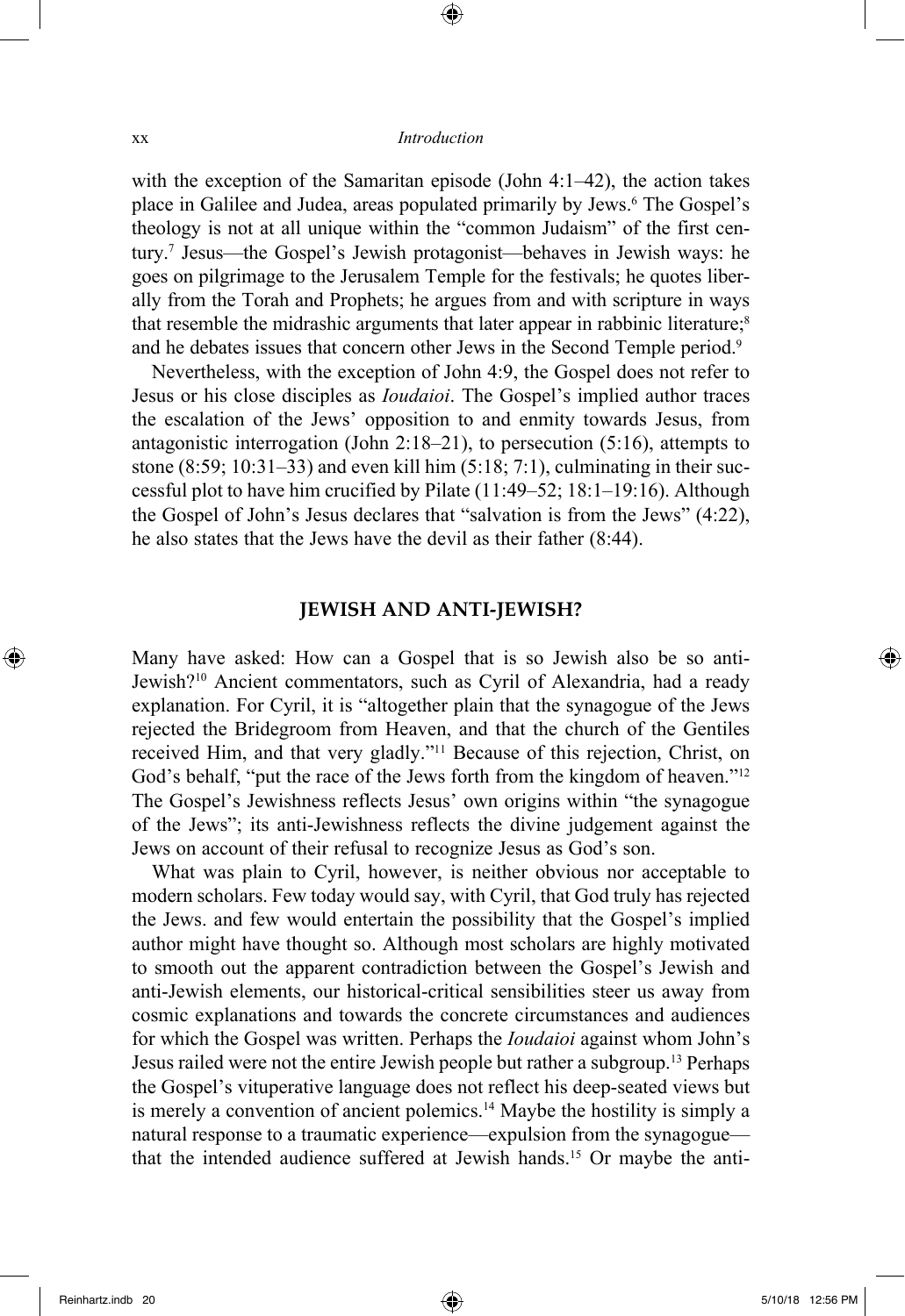#### *Introduction* xxi

⊕

Jewish language is primarily evidence of the differentiation that necessarily and inevitably accompanies the development of a new social identity.16

There is no single answer to the conundrum posed by the presence of both Jewish and anti-Jewish elements in the Fourth Gospel. As a Jew, I am glad that my colleagues reject Cyril's belief that God has abandoned the "synagogue of the Jews." As a scholar, however, I believe Cyril was onto something, not theologically but as a reader of John's Gospel.

To be sure, Cyril (378–444 CE) wrote long after the Fourth Gospel reached its final form, and he read the Gospel of John through the lenses of his own aims, ideas, and audiences. It seems to me, however, that the Gospel's implied author, like Cyril, was convinced that God's favor had turned away from the Jews to the Gentiles; that there is a deep rift between the synagogue and those who confess Christ as Messiah; and that this rift was initiated in Jesus' own lifetime. At the same time, as the Fourth Gospel tells its version of Jesus' life story, it also narrates the story of God's repudiation of the Jews and the adoption of the Christ-confessors as God's covenant people. Although Jesus came to his own people—the Jews—they did not accept him (1:11).

Others did accept him, however (1:12), and, in doing so, replaced the Jews as God's own people. As God's people, they now had exclusive access to the valued tokens of Jewishness: the Jews' calendar (Sabbath and festivals), their scriptures, their Temple, and, most important, their God, or, more precisely, the special relationship with God through which all blessings flow. In this latter story, the Gospel's Jewish elements do not reflect the *approbation* of Jewishness that in turn disarms its anti-Jewish statements. Rather, the Gospel argues that Jewish concepts and symbols no longer belong to the Jews, but solely to those who believe Jesus to be the Messiah.

For this reason, I disagree with those who describe the Fourth Gospel as both Jewish and anti-Jewish. On the contrary, I have come to see the Gospel as thoroughly anti-Jewish. This anti-Jewishness is evident not only in the Gospel's hostile comments about the Jews as children of the devil and in its portrayal of the Jews and their leaders as hounding Jesus unto death, but also in the very elements that were constitutive of first-century Jewish identity. The Fourth Gospel appropriates Jewishness at the same time as it repudiates Jews. In doing so, it also promotes a "parting of the ways" between those who believe that Jesus is the Messiah, the Son of God, and those who do not, that is, the *Ioudaioi*. 17

## **"WRITTEN IN ORDER THAT . . ."**

Like the myth of Arachne, the Gospel is an ancient tale spun in a web.<sup>18</sup> The motifs of appropriation and repudiation are woven deeply into its narration,

⊕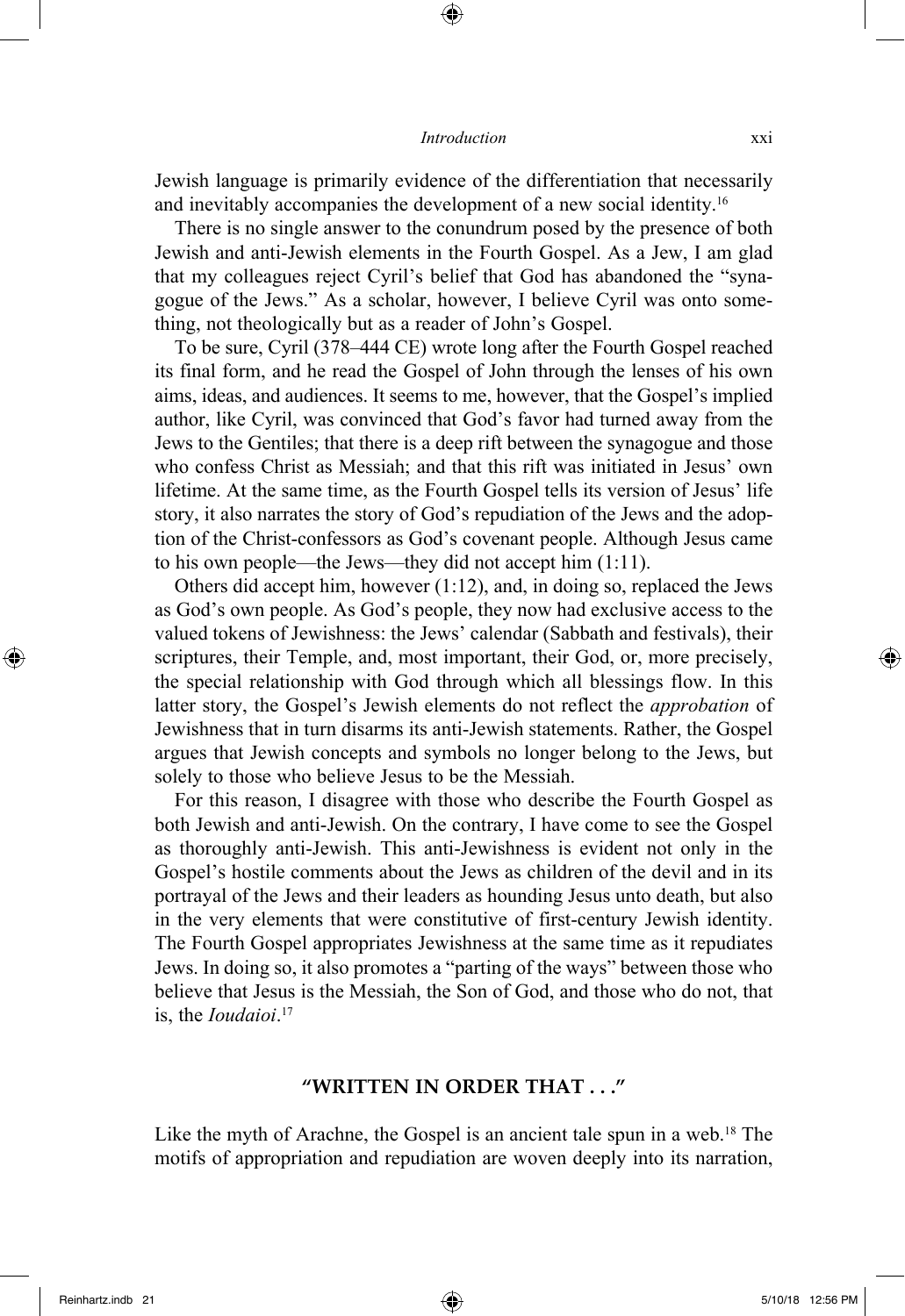### xxii *Introduction*

⊕

its worldview, and the messages it conveys to its audience. Just as the spider uses its web to attract its prey, so did the implied author use his Gospel to attract his audience. Unlike the spider, the Gospel writer's aim was not predatory but rhetorical. He did not seek to consume his audience, or to overwhelm them with abstract ideas, but to persuade them by means of stories, metaphors, and exhortations to view history and the cosmos, Jesus and the Jews, as he did.

That the aim of the Gospel is indeed rhetorical, that is, persuasive, is stated explicitly in its own conclusion and statement of purpose. In John 20:30–31, the narrator declares that while "Jesus did many other signs in the presence of his disciples, which are not written in this book . . . these are written so that *you* [may come to] believe that Jesus is the Messiah, the Son of God, and that through believing *you* may have life in his name" (emphasis added).19 In using the second person plural ("you") the Gospel addresses its audience directly and proclaims its intention to shape their very lives, present and future, in life and beyond death.20

My aims, too, are rhetorical. First, I seek to persuade you, my reader, that the Gospel does more than simply exhort its audience to believe its claims about Jesus. I will argue that, in exhorting them to believe, the Gospel offers its audience rebirth into a new family, the family of God, using a range of strategies that together constitute a *rhetoric of affiliation*.

Second, I will argue that participation in the family of God required not only affiliation with others who did the same, but also separation from the *Ioudaioi*. Through a *rhetoric of disaffiliation*, the Gospel insists that members of God's family enjoy exclusive access to the Father's scriptures and God's house, the very same assets that the Jews had claimed for themselves. By rejecting the claim that Jesus is the Messiah, God's Son, the Jews have removed themselves from God's care—God's flock, God's vine, God's elect people. For this Gospel, therefore, the *Ioudaioi* are those, who, by rejecting God's son, have forfeited their status as God's children. Just as one cannot simultaneously be a child of God  $(1:12)$  and a child of the devil  $(8:44)$ , so also one cannot be a believer in Christ and a *Ioudaios.* In this sense, the Gospel rhetorically transfers the benefits of Jewishness—covenantal relationship with God—from the *Ioudaioi* to the "children of God."

Third, I will consider the rhetorical situation implied by the Gospel's rhetorical program, including its offer of rebirth, its appropriation of Jewishness, and its repudiation of the Jews. How might we situate the Gospel in the development of the Jesus movement of the late first century? For whom was it written, and what did it hope to achieve? Whereas the consensus position has been that the Gospel was written to comfort a Jewish-Christian group after its traumatic expulsion from the synagogue, I will propose that the Gos-

⊕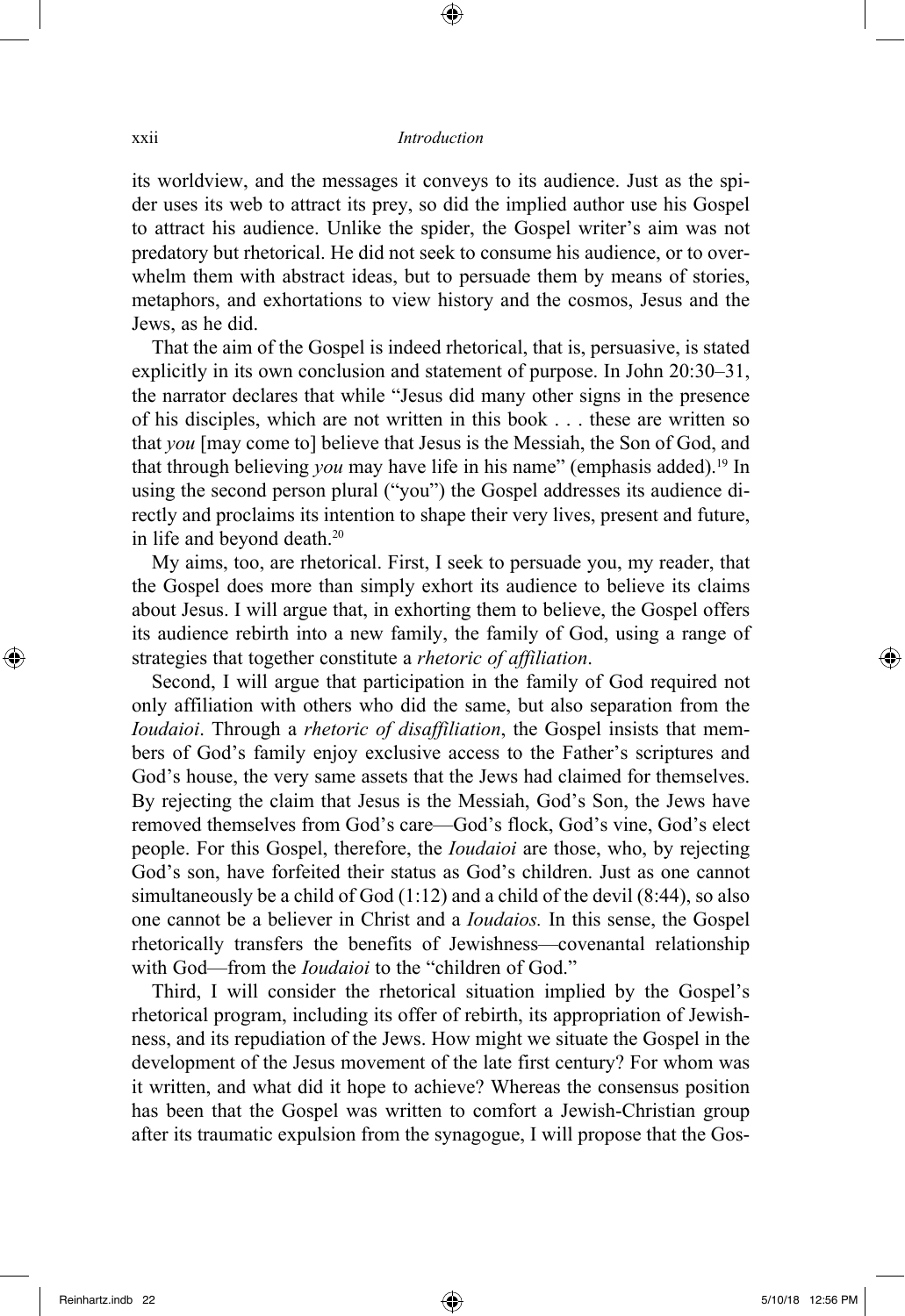#### *Introduction* xxiii

⊕

pel's rhetoric can be explained just as well—or even better—by situating the Gospel in the context of the late first-century Gentile mission in Asia Minor.

# **THE FOURTH GOSPEL AS RHETORIC**

To say that the Gospel of John has rhetorical—persuasive—intentions is hardly revolutionary. Although "rhetoric" is now often used derogatorily to refer to insincere, meaningless, or bombastic speech, it is fundamentally a neutral term that pertains to the persuasive function of speech.<sup>21</sup> Because all known societies, in all eras, used speech for persuasive purposes, rhetoric is a universal phenomenon, built into the very fabric of society and communication,<sup>22</sup> and the very nature of language itself.<sup>23</sup> For this reason, George Kennedy argues, "It is perfectly possible to utilize the categories of Aristotelian rhetoric to study speech in China, India, Africa, and elsewhere in the world, cultures much more different from the Greek than was that of Palestine in the time of the Roman empire."24

In approaching the Fourth Gospel as rhetoric, however, we need not look far from its own historical and geographical location. Rhetoric was deeply embedded in the Hellenistic and Greco-Roman cultures within which the New Testament texts were written.<sup>25</sup> As participants in these cultures, audiences were not only trained to absorb and learn from rhetorical discourse, but were also delighted by—and susceptible to—rhetorical strategies.<sup>26</sup> This capacity required neither literacy nor formal education in rhetoric; it was acquired through experience simply by participating in everyday life, $27$  in the same way that twenty-first century movie goers, trained by many years of movie viewing, are skilled at interpreting and responding to Hollywood film. For these reasons, argues Kennedy, attention to rhetoric helps us "to hear the biblical texts as an ancient audience would hear them, and that means an audience familiar with classical rhetorical practice whether from study in school or from experience of the secular world."28

If the Gospel's audience would have been experienced in listening and responding to rhetorical compositions, the author(s) of the Gospel themselves must also have been adept at shaping the Gospel in ways that "sounded, resonated, and impressed . . . [itself] upon the mind and memory through the ear rather than the eye."<sup>29</sup> This does not mean that they had a rigorous classical education; we lack the evidence to know one way or another.<sup>30</sup> Because the New Testament was written in a cultural context infused with persuasive speech,<sup>31</sup> it is necessary to assume only that the Gospel's real author(s) were reasonably active participant(s) in this culture. Indeed, they could hardly have escaped it.<sup>32</sup> In seeking to persuade their audience that "life in his name" belongs to those who

⊕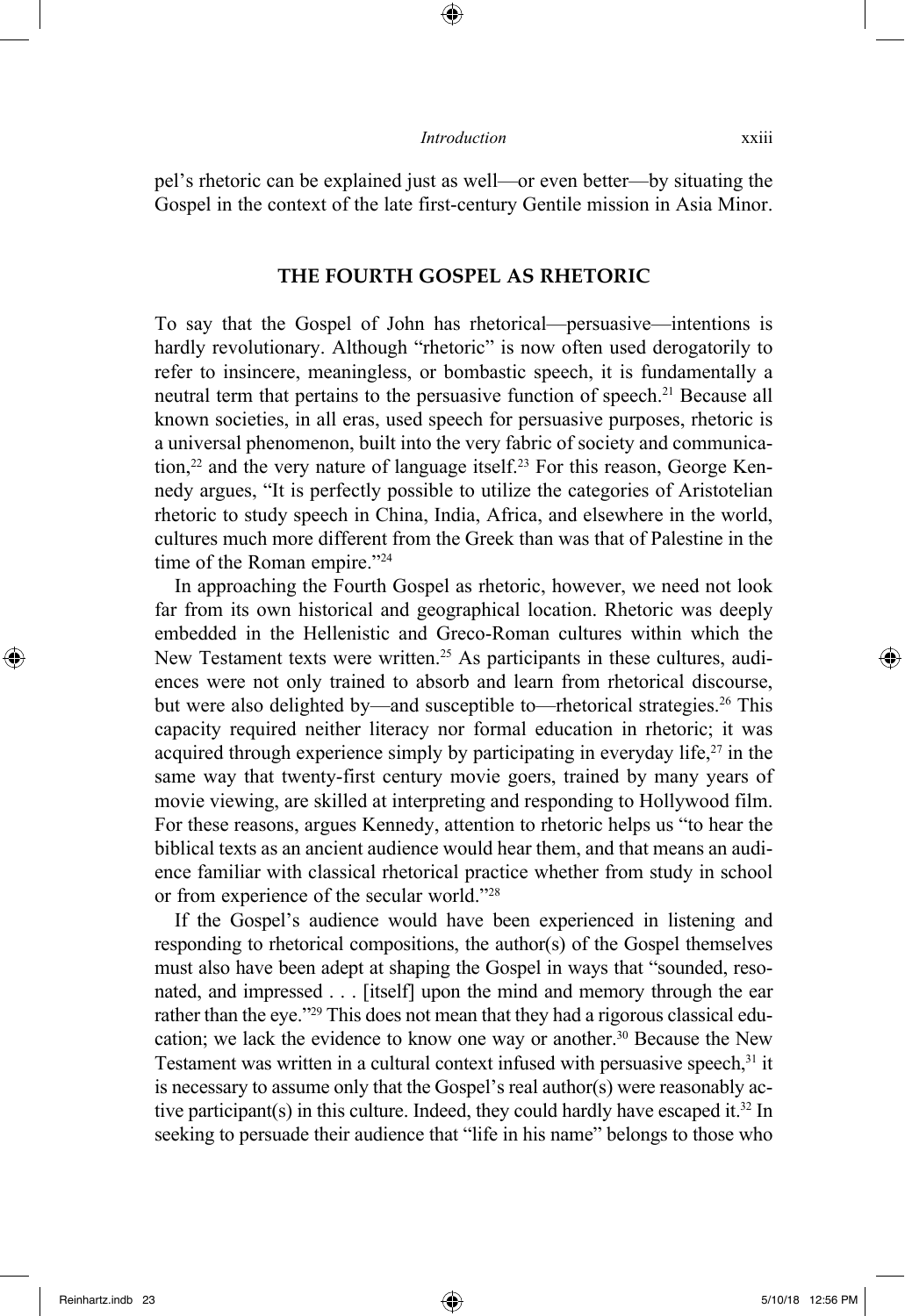#### xxiv *Introduction*

⊕

believe that Jesus is the Messiah, Son of God, they made use of the rhetorical toolkit common to both themselves and their audience.<sup>33</sup>

# **THE PRINCIPLES OF RHETORICAL ANALYSIS**

# **Assumptions**

The basic assumption underlying a rhetorical approach is that "texts are designed by authors in order to affect readers in particular ways, that those designs are conveyed through the words, techniques, structures, forms, and dialogic relations of texts as well as the genres and conventions readers use to understand them."34 To view the Gospel as a rhetorical text we must attend both to the goals and to the techniques of its persuasive discourse. According to Kennedy, "Rhetorical criticism takes the text as we have it, whether the work of a single author or the product of editing, and looks at it from the point of view of the author's or editor's intent, the unified results, and how it would be perceived by an audience of near contemporaries."<sup>35</sup>

Like reader-response criticism, therefore, rhetorical criticism is concerned with the complex interrelationships among author, text, and reader.<sup>36</sup> But, as in reader-response criticism, the author and reader available to our analysis of ancient texts are not real or historical people but the authors and readers implied by the text itself, and imagined or constructed by ourselves. From this perspective, it is necessary to modify Kennedy's statement; in dealing with ancient texts (or perhaps any texts), I—or any reader—cannot know the intent of the *real* author or editor, but I can discern an intent of the *implied* author whom we have unavoidably constructed from our own reading of the text. Similarly, I cannot know how real audiences perceived John's Gospel, but I can imagine how the implied author might have hoped they would respond. In imagining this desired response, I also construct the Gospel's implied audience as a compliant one, composed of individuals who sincerely, enthusiastically, and uncritically accept the Gospel's claims. In practice, few real readers, even those who claim to engage in literalist interpretations of scripture, are fully compliant. Nevertheless, for the purpose of discerning the potential impact of the Gospel's rhetorical intent and strategies, it is the unreservedly compliant audience that I will construct.<sup>37</sup>

# **Types of Rhetoric**

Ancient authors, following Aristotle (*Rhet*. 3.1.1358a), distinguish among three types of rhetoric: deliberative, judicial, and epideictic. Judicial rhetoric

⊕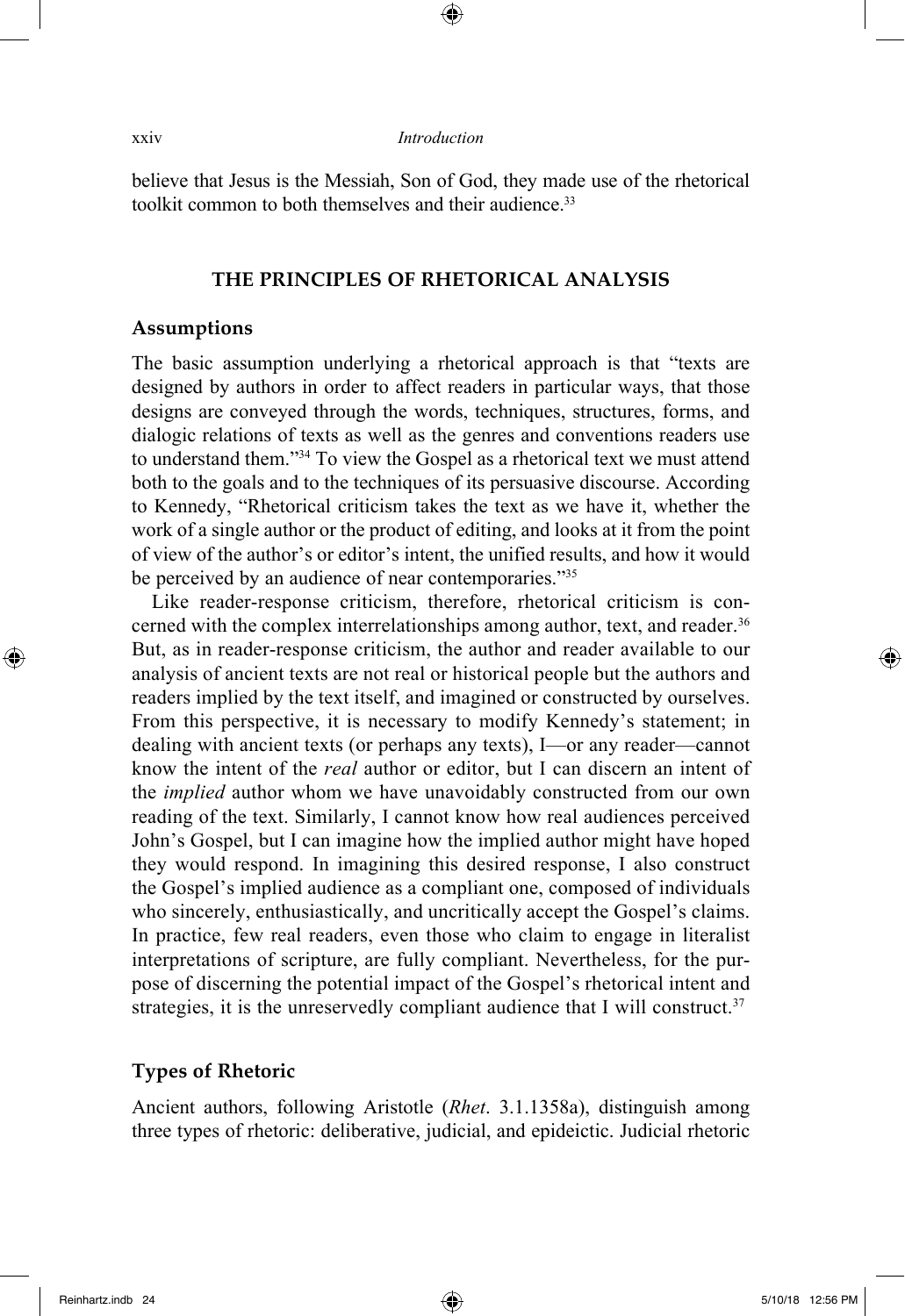### *Introduction* xxv

⊕

is used to persuade an audience that needs to make a judgment about a past event. 38 Deliberative rhetoric is used to persuade an audience to take a specific action.39 Epideictic rhetoric is used to persuade an audience to accept a particular belief, position, or stance.40

For my purposes it is not important to determine which type of rhetoric, if any, is dominant in the Fourth Gospel; the Gospel used all three types in order to convey its message, urgently and passionately, to its audience.<sup>41</sup> Nevertheless, the Gospel does draw on the three principal elements of classical rhetoric—invention, arrangement, and style $42$ —in its attempt to persuade its audience that faith in Jesus as the Christ and Son of God is the foundation for eternal life.

# **The Elements of Rhetoric: The Rule of Three**

All three types of rhetoric depend on three elements: invention, arrangement, and style.<sup>43</sup>

*Invention* can be based on either external or internal ("artistic") proofs. In New Testament rhetoric, states Kennedy, there are three common forms of external proof: scriptural quotations, evidence of miracles, and the naming of witnesses.44 Internal, or artistic proofs, also fall into three categories: *Ethos*, *Pathos*, *Logos*. These categories, according to Aristotle, inhere in the speaker, the audience, and the discourse respectively. Ethos depends upon the credibility of the author or speaker; *Pathos* refers to the ability of the orator or writer to play upon the emotions of the audience; *Logos* refers to the argumentation used to demonstrate one point or another.<sup>45</sup>

*Arrangement* refers to the most effective ordering of the discourse's elements. Judicial oratory is the most elaborate, consisting of a proem, narration, proposition, refutation, and epilogue. Deliberative oratory typically is arranged as proem, proposition, proof, and epilogue. Epideictic oratory typically opens with a proem, and then presents an orderly sequence of topics relevant to the life of the individual or the topic under consideration before concluding with an epilogue.<sup>46</sup> With regard to arrangement, the Fourth Gospel resembles epideictic oratory, as it opens with the Prologue (1:1–18), closes with an Epilogue (21:1–25), and in between presents a series of *semeia* (signs) and discourses that develop particular topics.

*Style* can be plain, grand, or various subcategories in-between; it entails *lexis* (appropriate word choice) and *synthesis* (the appropriate arrangement of those words into phrases, clauses, and sentences, including figures of speech and figures of thought).47

The Gospel uses these elements of classical rhetoric to persuade the audience that belief in Jesus as the Messiah, Son of God, is essential for eternal

⊕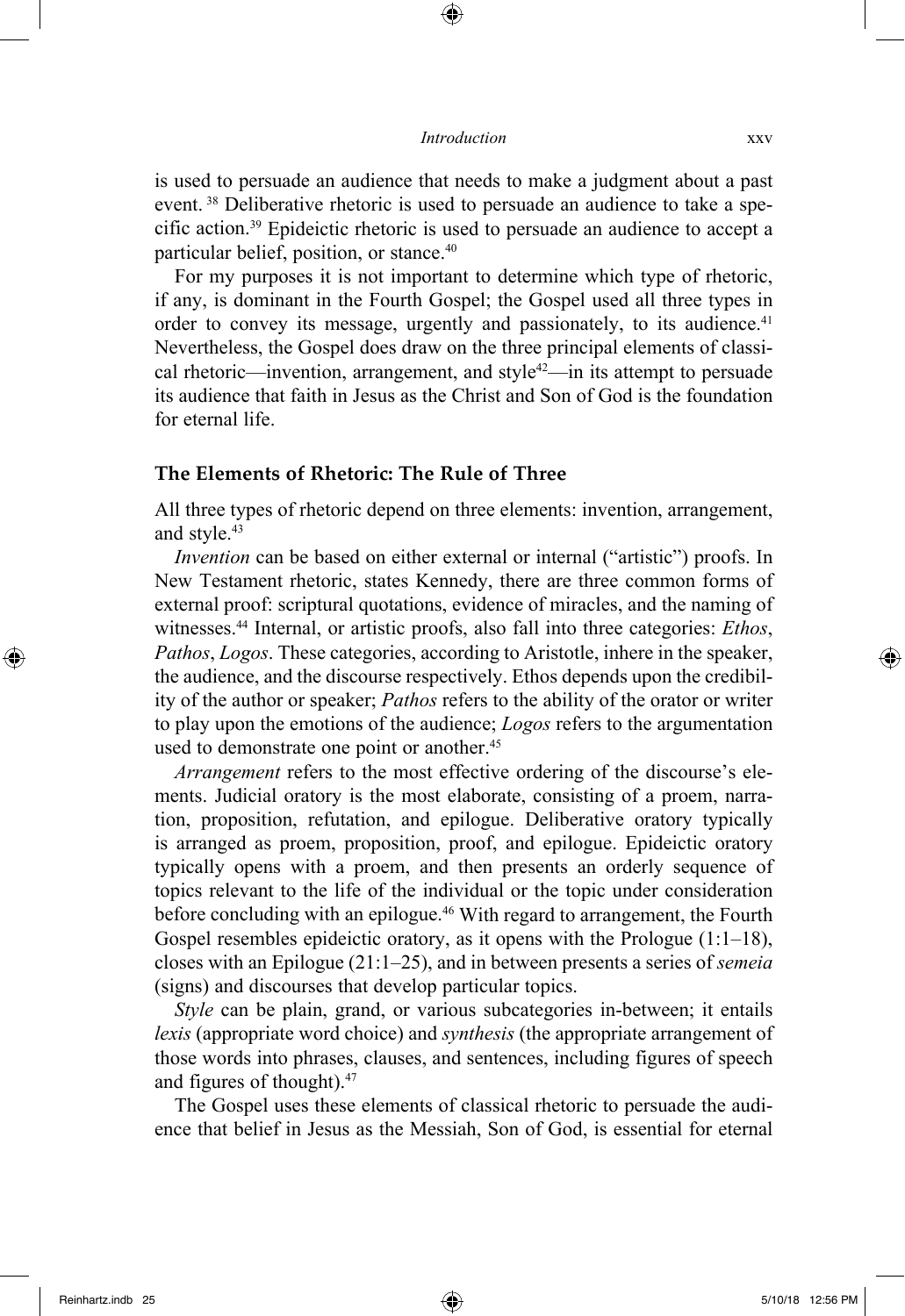#### xxvi *Introduction*

⊕

life. The goal of rhetoric, however, is not only to move an audience to belief, knowledge, and understanding. Rhetoric is also meant to move them to action.48 Augustine quotes a "great orator"—Cicero—as saying that "an eloquent man must speak so as to teach, to delight, and to persuade. Then he adds: To teach is a necessity, to delight is a beauty, to persuade is a triumph."<sup>49</sup> The goal of persuasion is not mere intellectual assent, but action: "And as the hearer must be pleased in order to secure his attention, so he must be persuaded in order to move him to action."50 We cannot know precisely what actions the Gospel's, historical, first audience took in response to John's Gospel. By attending to its rhetoric, however, we can discern the actions towards which the Gospel guided its audience. These actions can be categorized broadly as affiliation with other believers and disaffiliation, or separation from, those who do not believe. To convey the need for these actions, the Gospel draws not only on the elements of classical rhetoric but also on a range of other, specifically crafted, rhetorical strategies.

These customized rhetorical strategies can be perceived not only in the language, patterns, and ideas expressed in Jesus' discourses, but also through the characters and plot that constitute the narrative. The idea that rhetoric can be found in narrative as well as in expository discourse has been explored at length by James Phelan. Phelan argues that "narrative is not just story but also action, *the telling of a story by someone to someone on some occasion for some purpose"* (italics in original).<sup>51</sup> To approach narrative as rhetoric requires that we take seriously "the complex, multilayered processes of writing and reading, processes that call upon our cognition, emotions, desires, hopes, values, and beliefs."52 For this reason we will seek the Gospel's rhetoric not only in the discourses attributed to Jesus but also in the ways in which the Gospel tells the story and depicts its characters.

# **ON METHOD**

According to Kennedy, "Rhetorical criticism takes the text as we have it, whether the work of a single author or the product of editing, and looks at it from the point of view of the author's or editor's intent, the unified results, and how it would be perceived by an audience of near contemporaries."<sup>53</sup> Kennedy describes an orderly procedure for analyzing the rhetoric of a given New Testament document: first, determine the rhetorical unit to be analyzed; then, construct the rhetorical situation that prompts the rhetorical document the other side of the conversation, so to speak—by considering the arrangement of material and stylistic devices; finally, evaluate the piece's success, or failure, in addressing the rhetorical situation.<sup>54</sup>

⊕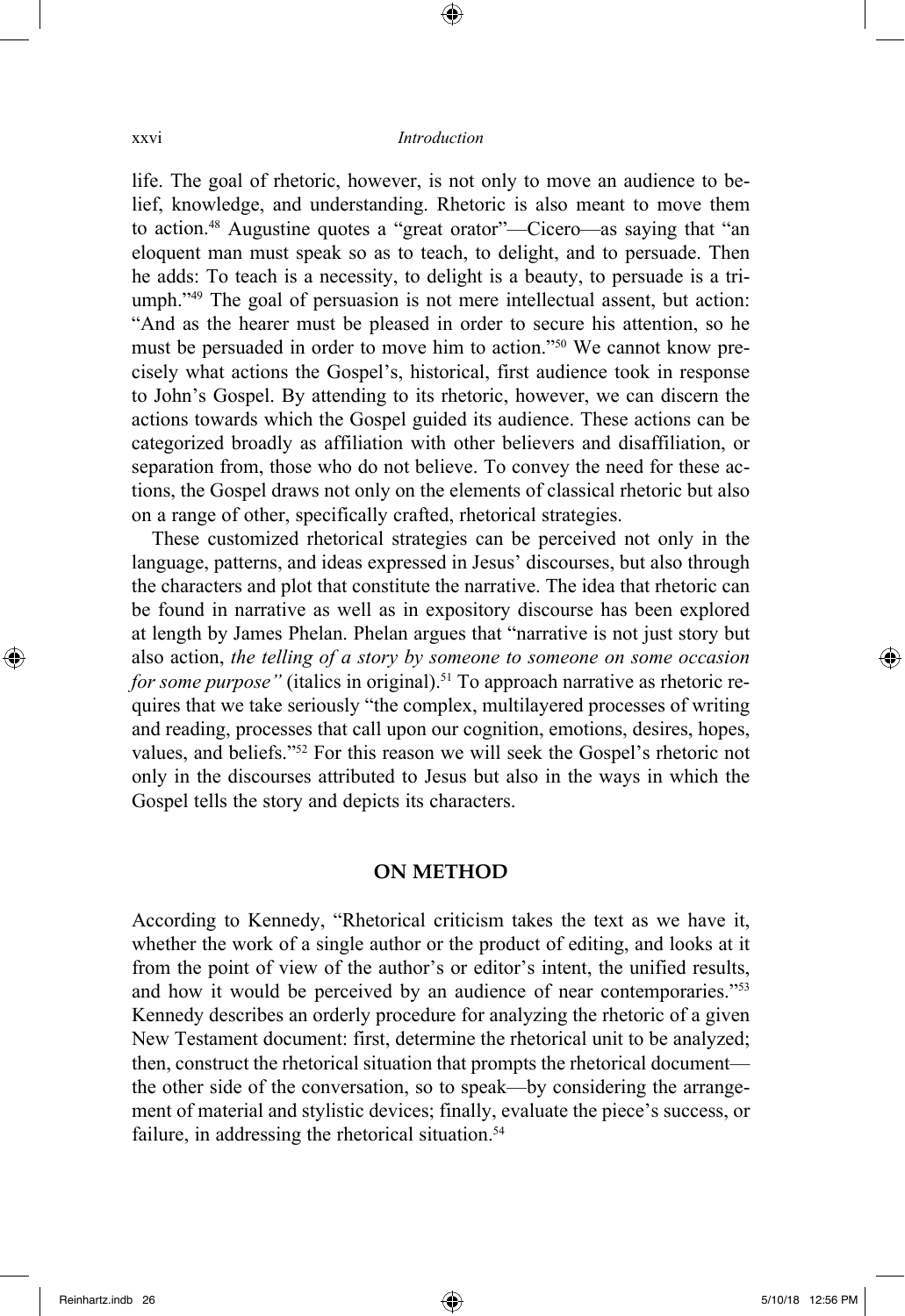### *Introduction* xxvii

⊕

Kennedy and others have amply demonstrated that the Fourth Gospel is amenable to rhetorical analysis and that it made use of classical rhetorical techniques to tell its story and drive home its messages.<sup>55</sup> My book will add further evidence of the Gospel's rhetorical nature, but this is not its main goal. I will modify Kennedy's step-by-step approach in order to address my own three principal aims. Because the rhetorical unit—the Gospel of John in its final form<sup>56</sup>—is already known, I begin by examining the Gospel's rhetorical aims and the rhetorical strategies deployed to potentially achieve those aims. On the basis of this rhetorical analysis, I will extrapolate—imaginatively construct—a rhetorical situation for which those aims, arguments and strategies might plausibly have a persuasive impact.

# **CONSTRUCTING THE RHETORICAL SITUATION: IMAGINING HISTORY**

Rhetorical analysis will allow us to get at the Gospel's persuasive purposes, which, I will argue, are twofold: to construct a new and idealized identity for its audience, and to urge their estrangement from the *Ioudaioi*. From a rhetorical-critical perspective, the Gospel is one side of an engaged conversation between the Gospel writer and a particular audience. Moving from rhetoric to history requires us to imagine the other partners to the conversation. What were their issues, questions, concerns? What might they have wanted from the Gospel, and why?<sup>57</sup>

This is a circular approach: I analyze the text and then I extrapolate an audience and historical situation from that analysis. Circular reasoning is problematic, to be sure. Yet, unless we forego historical questions altogether, it is inevitable in cases where we have only a single source and no reliable external evidence, and acceptable, in my view, as long as one refrains from reifying one's own constructions.

Constructing the rhetorical situation builds on the rhetorical analysis but it also depends upon our assumptions regarding the Gospel's provenance, the concrete situations in which it would have been encountered by auditors or readers, and the Gospel's relationship to a history external to itself, that is, to events prior to or contemporaneous with the time of writing. The fact that the identity and concrete situation of the audience can be imagined in different, often mutually exclusive ways, points to the constructed nature of any hypothesis, including my own. If, in the words of Clifford Geertz, we human beings are animals "suspended in webs of significance" of our own construction,58 the same is true of the significance that we weave from the strands of this Gospel.

⊕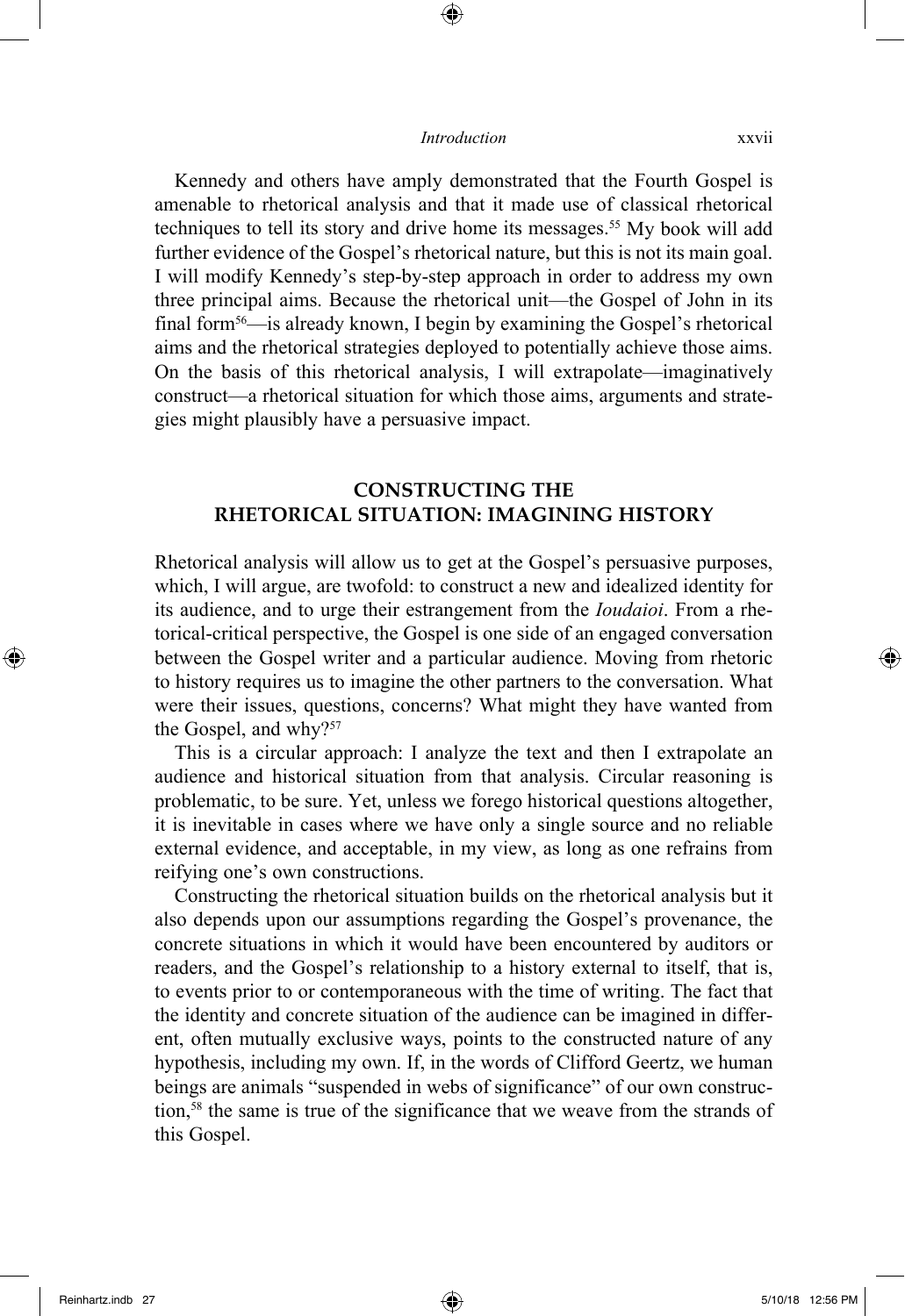⊕

# **TRUE CONFESSIONS AND GUIDING PRINCIPLES**

Finally, I wish to acknowledge three points: 1) the situatedness of interpretation; 2) the need for humility; and 3) the fundamental role of the imagination.

1) *Situatedness*. I come to the Gospel of John as a Jewish scholar for whom the New Testament is fascinating and important, but neither canonical, nor divinely inspired. Even more important, I come to this study as the daughter of Holocaust survivors who lived their post-war lives with zest, optimism, and gratitude to Canada as a land of opportunity, social responsibility, and freedom from overt anti-Semitism. My interest in the New Testament did not begin with a concern about its role in the history of Jewish-Christian relations, but over time, it has settled there. That concern will be evident throughout this book

2) *Humility*. Humility is a desideratum in all scholarship, and, indeed, in all of one's endeavors. Humility is not the same as false modesty. Humility allows room for me to believe sincerely that I have something to say about the Gospel of John that would be interesting and even important for other scholars to hear or to read, and yet to acknowledge that others can legitimately arrive at different conclusions based on the same evidence. In Johannine studies, humility is required by the simple fact that there is little to no external evidence to support any historical hypothesis whatsoever—whether that pertains to authorship, audience, purpose, or historical context. Furthermore, when it comes to evidence from the Gospel itself, there is no theory that accounts for all aspects of the Gospel or that cannot be refuted by starting from a different set of principles. We must make room for alternative interpretations and acknowledge the limitations of our own efforts, even as we argue vigorously for our own hypotheses.

3) *Imagination*. Like humility, imagination is essential to every scholarly study. The wide and numerous gaps in our knowledge about the historical context of the Gospel, its author, and the broader Greco-Roman world, allow considerable scope for historical imagination. Over many years of reading historically as well as historical fiction, I have become convinced that both are highly dependent on the same strategies and express the same impulses: to fill in the gaps, to seek causal links among events, and to help ancient people and situations come alive for modern readers.59

# **HISTORY, FICTION, AND THE IMAGINATION**

I have neither the desire nor the ability to write historical fiction. Where, I ask, would all the footnotes go? But I am not above a bit of fictionalizing to aid the historical imagination of myself and my readers. To that end, I

⊕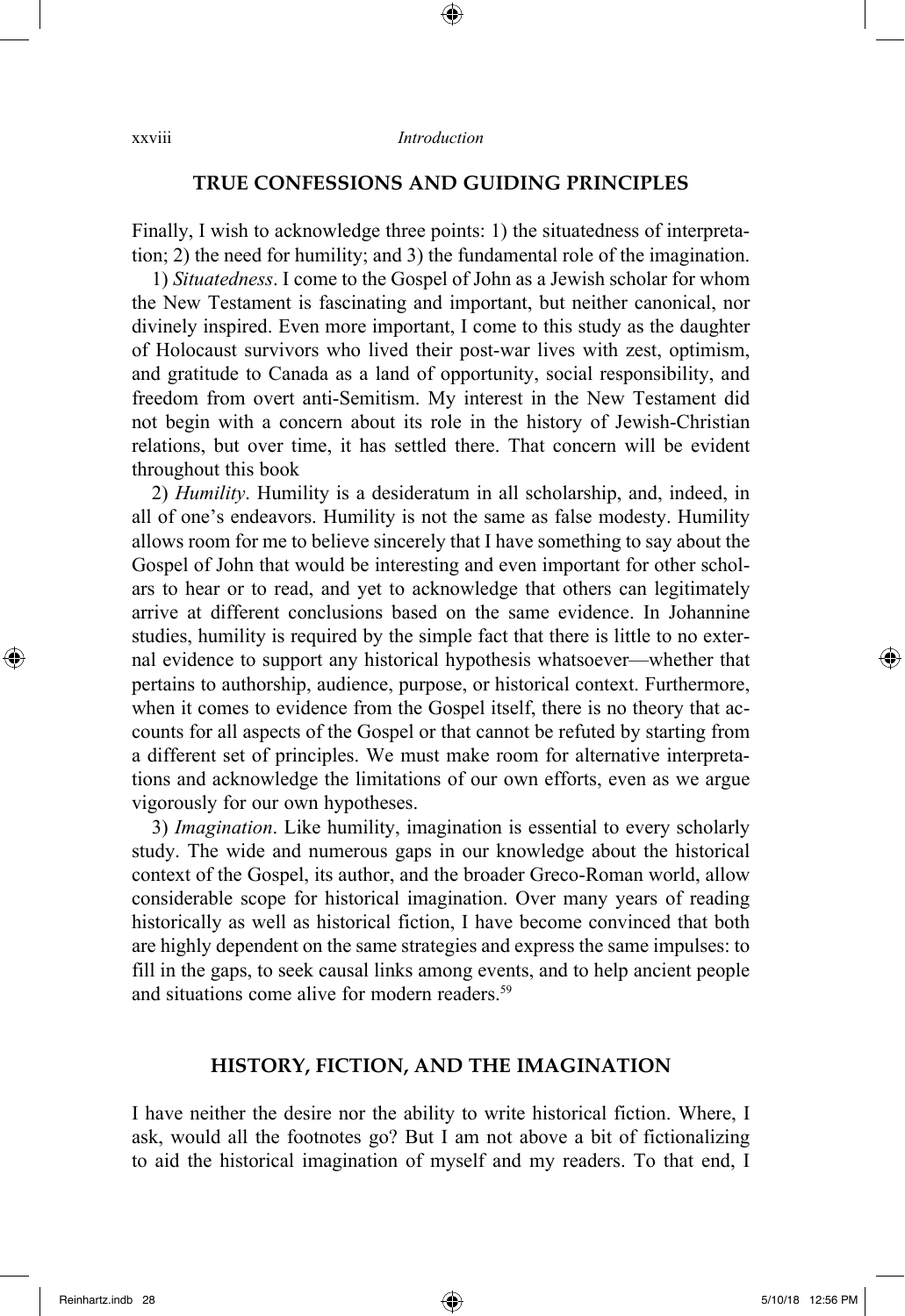### *Introduction* xxix

⊕

will imagine the Gospel's implied author(s) as an individual named John (the name is hardly original but the figure is nevertheless a figment of my imagination). Every work prompts its readers to construct an implied author who may share all, some, or none of the characteristics of the real (historical) author. The implied author is also not the narrator. The narrator, as "the voice that tells the story and speaks to the reader" is a rhetorical device.<sup>60</sup> In the Fourth Gospel, however, with the possible exception of chapter 21, the implied author is indistinguishable from the narrator.<sup>61</sup> For that reason, (my construction of) John is the one whose voice, convictions, and rhetorical intentions, are heard in the Fourth Gospel.

I imagine John as man who is confident in—and passionate about—his belief that Jesus is the Messiah and Son of God, and utterly committed to persuading others to be the same. I do not know whether he knew Hebrew or had spent time in the Galilee, Judea, or Samaria, but I picture him as a Greek-speaking and writing Jew from Asia Minor immersed both in Jewish scriptures and traditions as well as in Hellenistic modes of thought.<sup>62</sup> He has absorbed not only the knowledge that is common to Jews of his time and place, but also a Jewish way of seeing the world. He believes that the world is created and presided over by the God of Israel, and that God has chosen a people with whom to be in an exclusive covenantal relationship. He differs from at least some of the Jews of his time and place, however, because he understands Jesus as the divinely-given mediator in that relationship. Perhaps it is for that reason that John—as I imagine him—does not call himself a *Ioudaios*. John is a fine orator, and a well-known presence in his city or town.

Alongside John, the implied author, I imagine a second fictional figure. I call her Alexandra. Alexandra stands in for the compliant audience—a part I cannot play on my own. She is a person who responds wholeheartedly to John's message; in absorbing his story of Jesus, she is stirred to faith and called to action.63 John's explanations of the festivals and other Jewish practices suggest that she does not know much about Jewish ritual life. Whether Alexandra is already a Christ-follower—or not yet one—I do not know for certain. Nor do I know her age, hair color, sexual orientation, or personal circumstances. I do know—as the one who created her—that she is open to persuasion and that she is attracted, by birth and/or by inclination, to the idea of covenantal relationship with the God of Israel.

# **ORALITY**

How would Alexandra have encountered John's message? Given the relatively low rate of literacy, it is likely that she, and all other members of John's implied audience, would have heard the Gospel read or proclaimed aloud,

⊕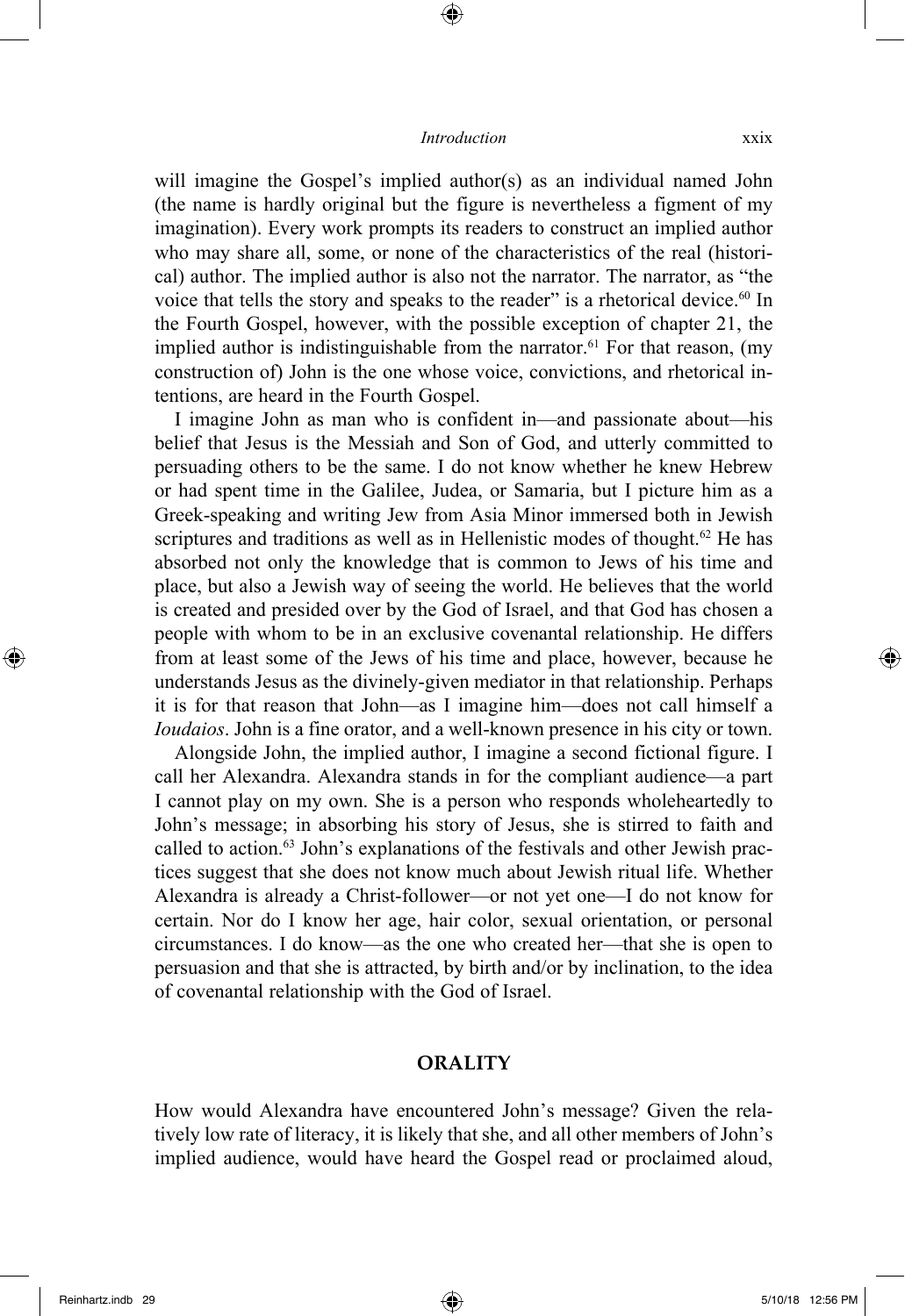### xxx *Introduction*

⊕

rather than reading it to themselves.<sup>64</sup> That at least some New Testament texts were meant to be experienced orally is supported by references in 1 Thessalonians and the book of Revelation. In 1 Thess 5:27, Paul "solemnly command[s]" his addressees that "this letter be read to all of them," that is, all the "brothers and sisters" (1 Thess 5:26).<sup>65</sup> Revelation declares that "blessed is the one who reads aloud the words of the prophecy, and blessed are those who hear and who keep what is written in it; for the time is near" (Rev. 1:3); and later, "warns "everyone who hears the words of the prophecy of this book: if anyone adds to them, God will add to that person the plagues described in this book; if anyone takes away from the words of the book of this prophecy, God will take away that person's share in the tree of life and in the holy city, which are described in this book" (Rev. 22:18–19). Although the Gospel of John does not refer explicitly to the mode by which it is to be encountered—by hearing or by reading—these examples suggest that oral experience of written texts was not unusual in the circles attracted to and/or affiliated with this fledgling movement in the mid to late first century.

The oral transmission of written texts was widespread and crossed ethnic, cultural, and social boundaries within the broad Greco-Roman world, classical and Hellenistic. According to Carol Harrison,

Classical culture was wholly directed towards the hearer, in that its educational system, its legal and political practice, its ceremonies, literature, and art, were all founded upon the art and practice of rhetoric; the art of speaking in such a way that the hearer's mind and emotions should be impressed and moved by what they heard, so that they assented to, and acted upon it.<sup>66</sup>

The assumption that the books were heard more often than read is consistent with research that suggests a relatively low level of full literacy (the ability to read and write) among Jews and pagans in Greco-Roman society. Harry Gamble stresses that the level of literacy in the ancient church was probably not any higher than in the surrounding Greco-Roman society. Indeed, full literacy may not have been widespread at all.<sup>67</sup> Gamble suggests that "this is true in spite of the importance the early church accorded to religious texts, for acquaintance with the scriptures did not require that all or even most Christians be individually capable of reading them and does not imply that they were."68

The emphasis on oral reception did not, however, diminish the value accorded to written texts. As Gamble points out,

If most Christians were illiterate, it did not prevent them from participating in literacy or from becoming familiar with Christian texts. Those who had only a cursory contact with Christianity through missionary preaching or propaganda could hardly have failed to notice its reliance on texts and to hear them quoted. Those who were drawn to Christianity were intensively schooled in its literature, especially scripture.<sup>69</sup>

⊕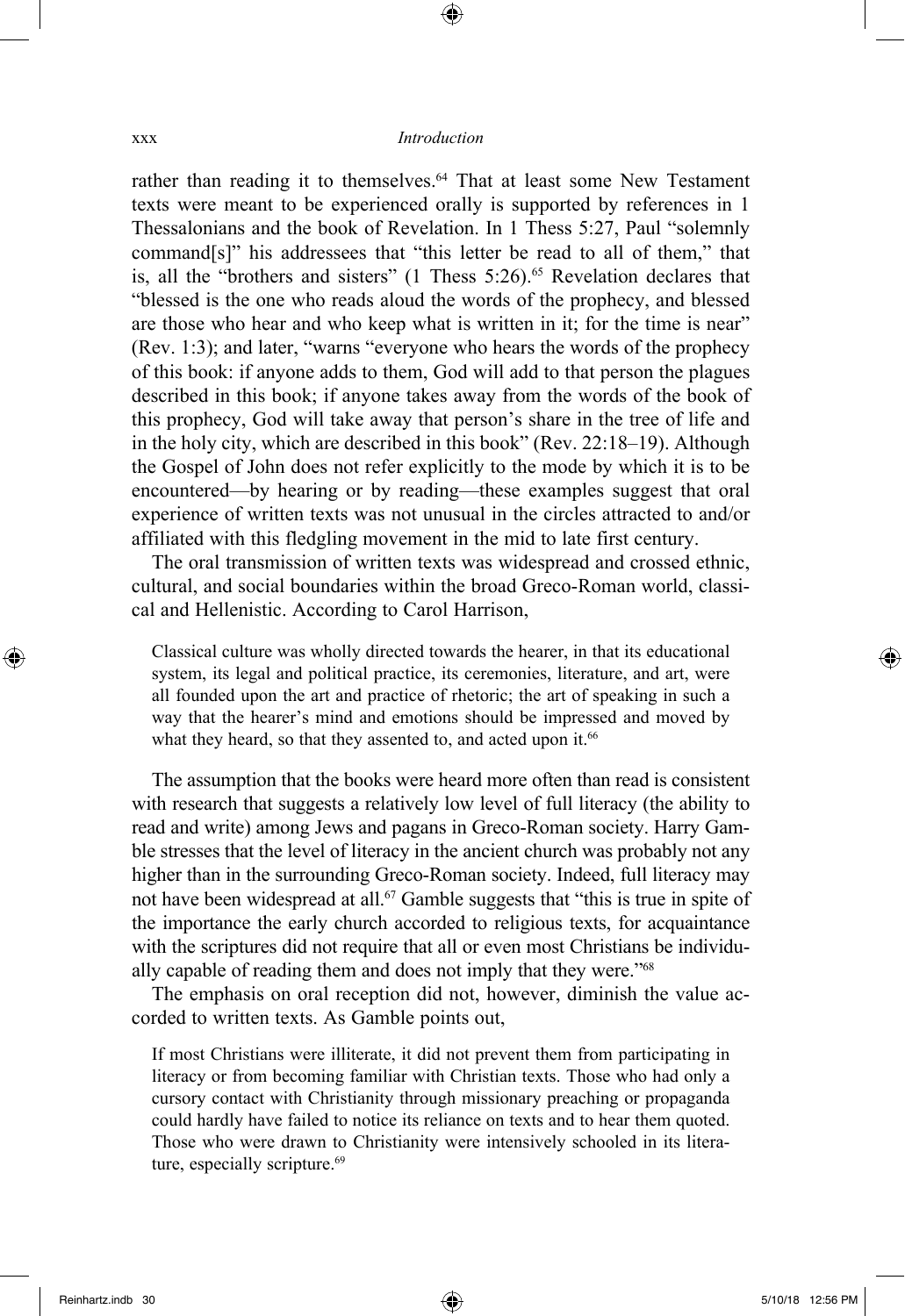#### *Introduction* xxxi

⊕

Furthermore, the Gospel's contemporaries would have been accustomed to hearing and responding to oral texts. Carol Harrison emphasizes that "classical and early Christian culture was very much a rhetorical culture; one based on the practice and power of the spoken word." For this reason, "the unlettered were able to 'read' and understand reality through the shared, often tacit, markers of complicit understanding, customary practice, and habitual ways of thinking created by speaking and hearing."70 Even if we imagine Alexandra as a "lettered" woman who was able to read for herself, the strongly rhetorical nature of the Gospel suggests that she still may well have become familiar with the Gospel by hearing rather than, or in addition to, reading. $71$ 

Imagine, then, Alexandra's encounter with John's rhetorical Gospel, taking place somewhere, perhaps in Asia Minor, and perhaps in Ephesus.72 If your imagination needs some stimulation, just look again at the front cover of this book, and the way in which artist Shoshana Walfish visualized this encounter, inspired by the work of Raphael and Pontormo.<sup>73</sup> Alexandra and John may or may not have known each other personally. For John, Alexandra was probably just another face in the crowd; for Alexandra, John may just have been an orator whose words resonate with her.<sup>74</sup> But if the Gospel had any power at all, it was to foster an encounter not so much between an author and a reader or listener, but between Jesus some of whose signs are written in "this book" (20:30)—and those who are moved to be reborn, "not of blood or of the will of the flesh or of the will of man, but of  $God" (1:13)$ .

# **OUTLINE OF CHAPTERS**

The book is divided into three main sections, corresponding to each of the three aims discussed above.

# **Part I: The Rhetoric of Affiliation**

Chapter 1, "'Ask and you will receive': The Rhetoric of Desire and Fulfillment," examines the varied rhetorical strategies that the Gospel uses to develop two core propositions: that human beings desire eternal life—or, at the very least, freedom from death—and that faith in Jesus as the Christ and Son of God is the only way to fulfill this desire. To persuade its audience that faith is indeed the answer to their deepest desires, the Gospel draws on standard categories of Greek rhetoric such as external proof, artistic evidence, and style.

Chapter 2, "'Love one another': The Rhetoric of Transformation," focuses on the actions that the Gospel calls on individuals to take once they

⊕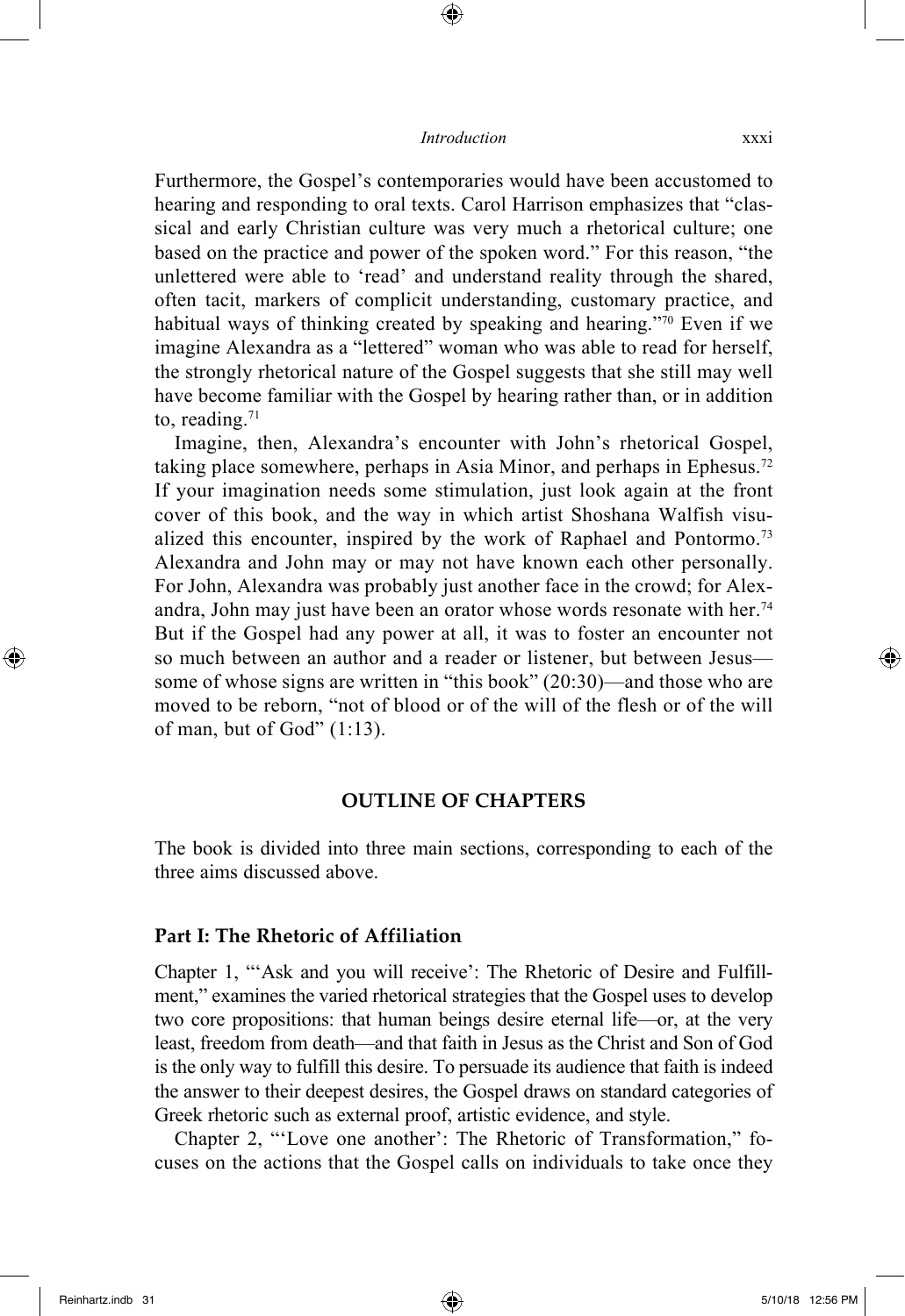### xxxii *Introduction*

⊕

are persuaded that belief in Jesus leads to eternal life. The next step is to discern the cosmological context and meaning of Jesus' sojourn in the world, and to situate oneself within that cosmological realm. This discernment requires a transformation of personal identity but the transformation is incomplete without corporate affiliation, that is, a joining together with others who are undergoing or have undergone the same transformation. Eternal life cannot be achieved outside this collective framework.

# **Part II: The Rhetoric of Disaffiliation**

Chapter 3, "'Casting off the Withered Branch': The Rhetoric of Expropriation," documents the rhetoric of appropriation and expropriation that marks the new cosmological reality in which believers reside. The Gospel's narrative is structured around the Jewish Sabbath, the Jewish festivals, and Jewish institutions of synagogue and Temple. These features, however, function rhetorically not to include John's audience within a broader Jewish corporate entity but, perhaps ironically, to exclude that broader entity from the divine covenant. In appropriating the scriptures, the Temple, and covenantal language for its audience, the Gospel rhetorically expropriates, casts out, expels the Jews from that covenant. The Jewishness of the Gospel is not an antidote to its anti-Jewishness, but part and parcel thereof.

Chapter 4, "'The world has hated you': The Rhetoric of Repudiation," looks closely at the negative rhetoric employed by the Gospel to encourage separation from the *Ioudaioi*. In this chapter I argue that the Gospel's use of the labels *Ioudaios/Ioudaioi*, while not uniform, in general expresses a rhetoric of vituperation that casts aspersions on the *Ioudaioi*. This rhetoric paints the *Ioudaioi* as unbelievers and "the children of Satan" who are unwilling and, indeed, incapable of hearing and responding to the promise of eternal life offered by Jesus through the Gospel.

Chapter 5, "Rhetorical *Ioudaioi* and Real Jews," surveys the theories concerning the historical referents of *Ioudaioi* as used in the Fourth Gospel, and considers briefly the fraught question of how best to translate this term into English. The difficulty in pinning down the referent suggests that for John, as for the church fathers, *Ioudaioi* was not primarily a historical designation but rather a hermeneutical, rhetorical, and theological category used for the purposes of self-identification, boundary-drawing, and polemics. Nevertheless, in identifying the enemies of Christ and his followers as *Ioudaioi*, the Gospel potentially creates distrust and separation from the flesh-and-blood *Ioudaioi*—Jews who did not believe in Christ—whom its audience may have known.

⊕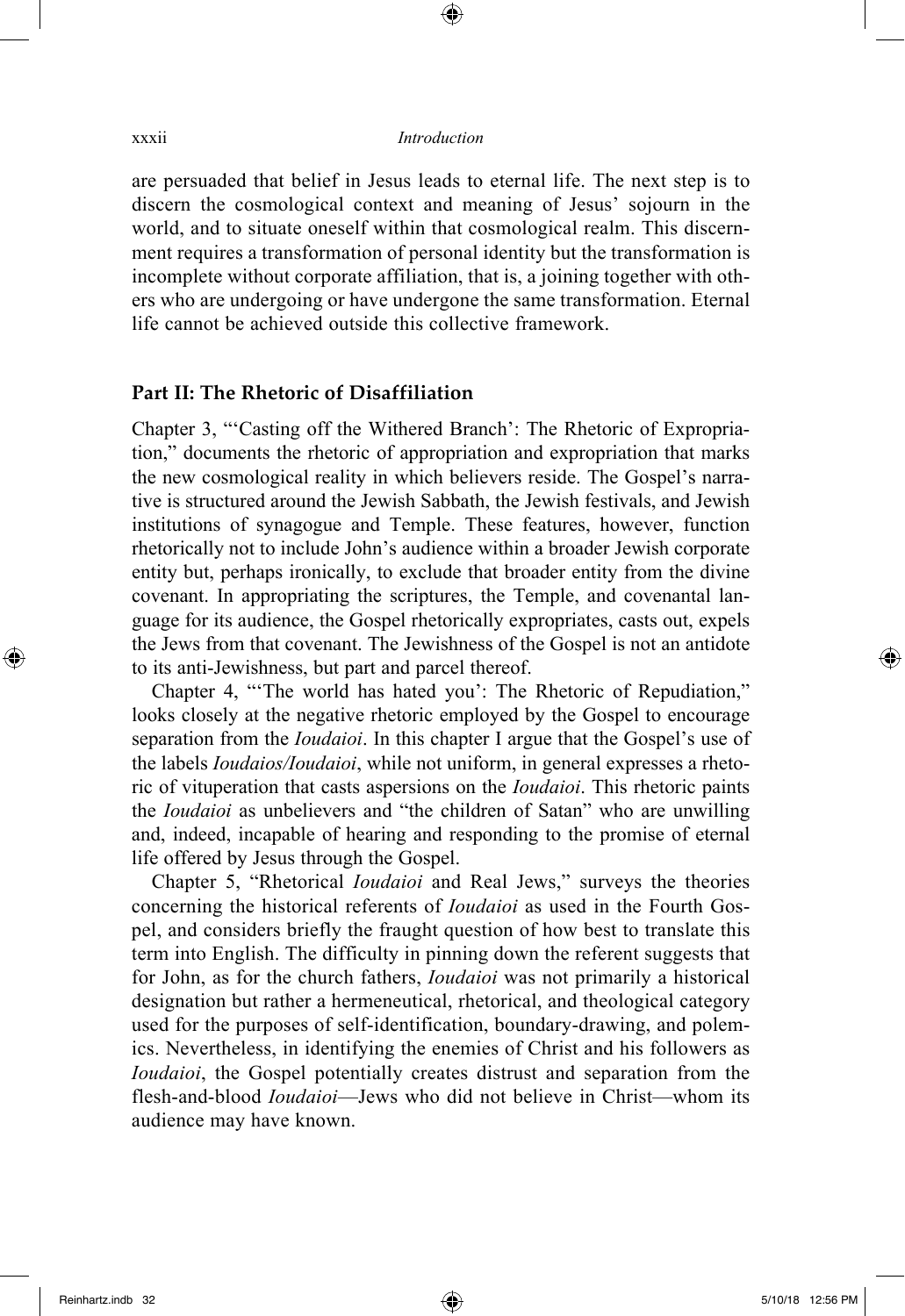⊕

# **Part III: Imagining the Rhetorical Situation**

The third section of the book moves outside the framework of the Gospel's rhetoric in order to imagine the "real" identities of both the historical audience and the *Ioudaioi* over against whom the Gospel defines the "children of God."

Chapter 6, "'The Jews had already agreed': J. L. Martyn and the Expulsion Theory," considers Martyn's construction of the Gospel's audience, purpose, and historical situation. On the basis of three passages that refer to the *aposynag*ō*gos—*the one who is distanced from the synagogue—Martyn argued that the Gospel reflects the traumatic expulsion of the "Johannine community" from the synagogue in the years immediately preceding the final version of Gospel itself. Martyn's work has shaped historical study of the Fourth Gospel for a half century, yet it is based on some problematic and unverifiable assumptions.

Chapter 7, "'We wish to see Jesus': John, Alexandra and the Propulsion Theory," proposes an alternative to the expulsion hypothesis. The very practice of rhetoric presupposes a particular audience in a specific historical, geographical, and social location.<sup>75</sup> The challenge is to reconstruct that audience in the absence of any external evidence, that is, on the basis of the rhetoric alone. Although a majority of scholars have argued for a Jewish audience, I will suggest that the rhetoric of the Gospel may have appealed most directly to a Gentile audience interested in but not yet fully committed to, the idea of becoming children of God by participating in a group dedicated to faith in Jesus as the Messiah and Son of God. If so, the Gospel can be viewed as a participant in the Gentile mission of the first century.

The Conclusion summarizes the argument and considers the ethical implications of the rhetorical analysis for the issue of Jews and anti-Judaism in the Gospel of John.

### **NOTES**

1. This poem, including its minor variations, is in the public domain. For the full poem, see http://holyjoe.org/poetry/howitt.htm (accessed December 13, 2017).

2. "But we have received a sign, Edith—a mysterious sign. A miracle has happened on this farm . . . in the middle of the web there were the words 'Some Pig' . . . we have no ordinary pig." "Well," said Mrs. Zuckerman, "it seems to me you're a little off. It seems to me we have no ordinary spider." E. B. White, *Charlotte's Web* (New York: Harper & Brothers, 1952), 80–81. See Adele Reinhartz, "John 20:30–31 and the Purpose of the Fourth Gospel" (McMaster University, 1983).

3. Adele Reinhartz, *The Word in the World: The Cosmological Tale in the Fourth Gospel* (Atlanta: Scholars Press, 1992).

⊕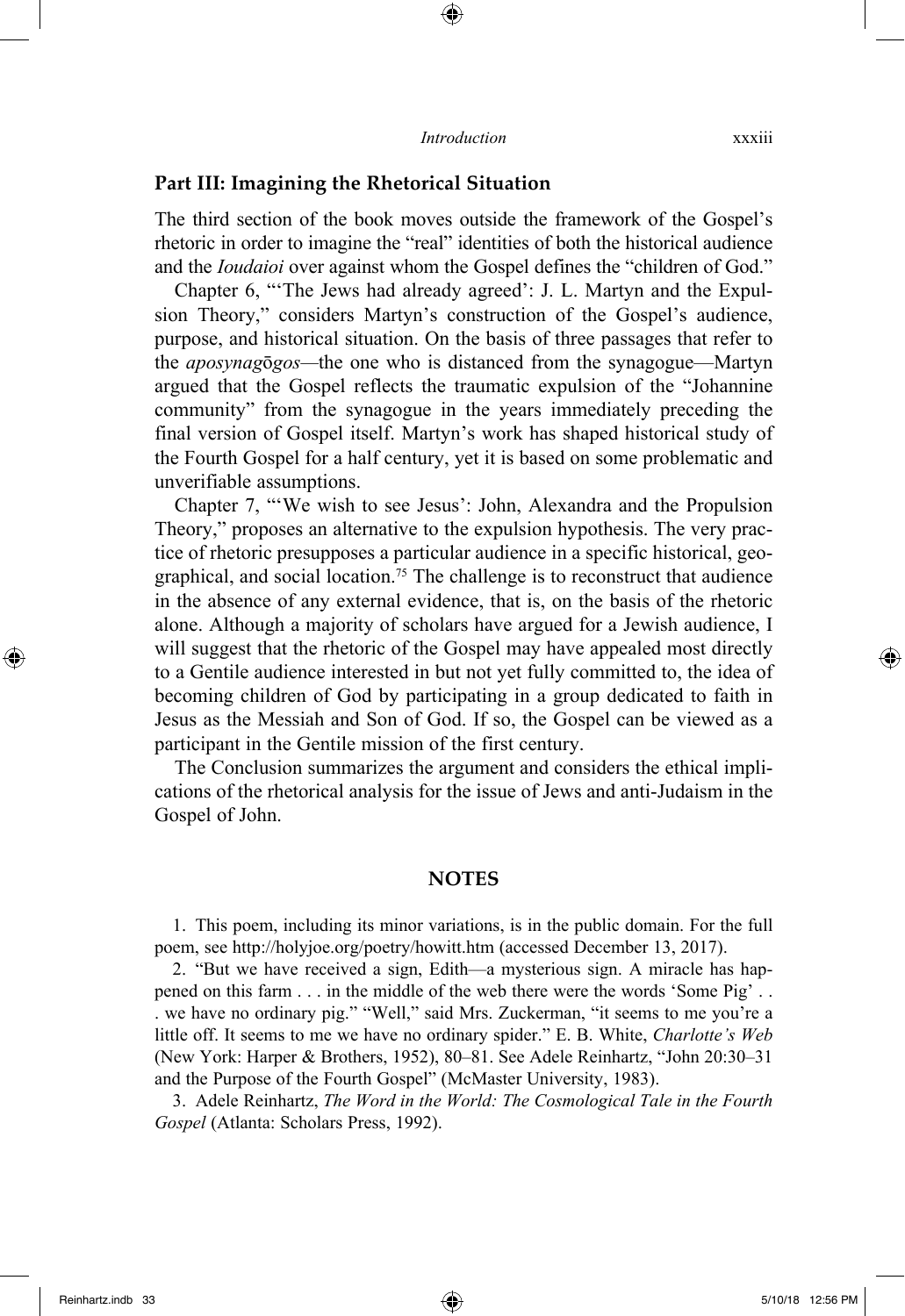#### xxxiv *Introduction*

4. Unless otherwise specified, all translations of the Fourth Gospel and other biblical books are from the New Revised Standard Version (1989).

5. Adele Reinhartz, *Befriending the Beloved Disciple: A Jewish Reading of the Gospel of John* (New York: Continuum, 2001). Adele Reinhartz et al. "Jew and Judean: A Forum on Politics and Historiography in the Translation of Ancient Texts," *The Marginalia Review of Books*, accessed August 26, 2014, http://marginalia.lareviewofbooks.org/jew-judean-forum/.

6. On the ethnic makeup of the Galilee in the first century, see Mark A. Chancey, *The Myth of a Gentile Galilee* (Cambridge: Cambridge University Press, 2002); Bradley W. Root, *First Century Galilee: A Fresh Examination of the Sources* (Tübingen: Mohr Siebeck, 2014).

7. For discussion of "common Judaism," see E. P. Sanders, *Judaism: Practice and Belief, 63 BCE-66 CE* (London: SCM Press, 2016); Wayne O. McCready and Adele Reinhartz, *Common Judaism: Explorations in Second-Temple Judaism* (Minneapolis: Fortress Press, 2008).

8. Peder Borgen, *Bread from Heaven; an Exegetical Study of the Concept of Manna in the Gospel of John and the Writings of Philo.* (Leiden: E.J. Brill, 1965); Peder Borgen, *The Gospel of John: More Light from Philo, Paul and Archaeology: The Scriptures, Tradition, Exposition, Settings, Meaning* (Leiden: Brill, 2014).

9. In John 5:17, for example, Jesus claims that God the Father works on the Sabbath. This would seem to contradict Genesis 2:2, which states that God rested on the seventh day, but the question of whether God worked on the Sabbath was very much a live issue in the Second Temple and rabbinic periods. See Philo of Alexandria, *Cher*. 8 6–890; *Leg All*. 1. 5–6; Exod Rabbah 11:10; 30:9.

10. The formulation is often traced back either to C. K. Barrett, *The Gospel According to St. John: An Introduction with Commentary and Notes on the Greek Text* (London: SPCK, 1965), 71 or to Wayne A. Meeks, "'Am I a Jew?'—Johannine Christianity and Judaism," in *Christianity, Judaism and Other Greco-Roman Cults: Studies for Morton Smith at Sixty*, ed. Jacob Neusner (Leiden: Brill, 1975), 163.

11. Cyril of Alexandria, *Commentary on John*, Book 2. http://www.tertullian.org/ fathers/cyril\_on\_john\_02\_book2.htm (accessed October 9, 2017).

12. Cyril of Alexandria, *Commentary on John,* Book 5. http://www.tertullian.org/ fathers/cyril\_on\_john\_05\_book5.htm (accessed October 9, 2017).

13. Daniel Boyarin, "The IOUDAIOI of John and the Prehistory of Judaism," in *Pauline Conversations in Context: Essays in Honor of Calvin J. Roetzel*, ed. Janice Capel Anderson et al. (London: Sheffield Academic Press, 2002), 216–39. For detailed discussion and bibliography, see chapter 7.

14. Luke Timothy Johnson, "The New Testament's Anti-Jewish Slander and the Conventions of Ancient Polemic," *Journal of Biblical Literature* 108, no. 3 (September 1, 1989): 419–41.

15. J. Louis Martyn, *History and Theology in the Fourth Gospel* (Louisville: Westminster John Knox Press, 2003).

16. Raimo Hakola, *Identity Matters: John, the Jews, and Jewishness* (Leiden: Brill, 2005), http://public.eblib.com/choice/publicfullrecord.aspx?p=280605; Raimo Hakola, *Reconsidering Johannine Christianity: A Social Identity Approach* (New York: Routledge, 2015).

⊕

↔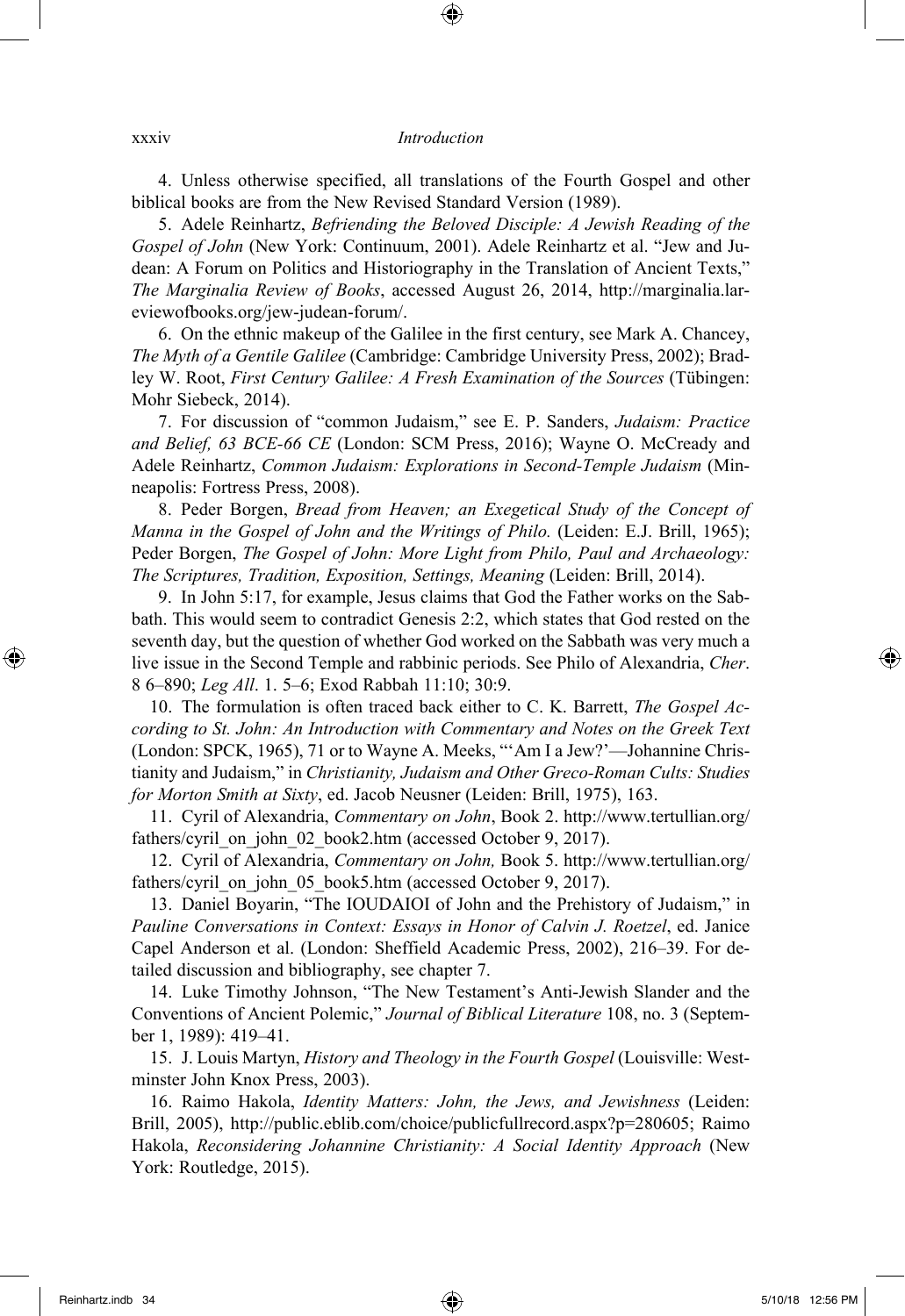#### *Introduction* xxxv

⊕

17. Please note: To declare the Gospel anti-Jewish is *not* to blame the text or its author for the history of Christian anti-Semitism, for the attitudes and events that paved the way for the Holocaust, or for the ongoing appropriation of the "Jews as devil" motif by contemporary neo-Nazi groups. Rather, I consider the Gospel to be anti-Jewish insofar as those who hear or read it in a compliant or uncritical way—accepting its worldview as their own—are likely to come away with negative views of Jews. Such compliant readings may well have reinforced anti-Jewish or anti-Semitic views and behaviors but it strains credulity to imagine that the Gospel's author(s) had such consequences in mind in portraying the Jews as they did.

Further, while I read the Gospel as anti-Jewish, and as fostering anti-Judaism in its compliant audience, I wish to emphasize that, in my experience, the vast majority of New Testament scholars active today—including those that will bristle at my claims about the Gospel of John's anti-Jewishness—are neither anti-Jewish nor anti-Semitic.

18. In classical mythology, Arachne was a well-known weaver who challenged the goddess Athena to a weaving competition. Out of jealousy, and irritation at her portrayal of the gods' scandalous behavior, Athena destroyed Arachne's tapestry and turned Arachne herself into a spider. Anthony Grafton et al., *The Classical Tradition* (Cambridge, MA: The Belknap Press of Harvard University Press, 2010), 57.

19. For a discussion of the text critical issues in 20:31, see chapter 7.

20. On the selectivity of signs in Greco-Roman literary context, see Craig S. Keener, *The Gospel of John: A Commentary* (Peabody: Hendrickson, 2003), 2.1214.

21. On the negative perception of rhetoric and its connection to Plato, see Richard Toye, *Rhetoric: A Very Short Introduction* (Oxford: Oxford University Press, 2013), 1–2, http://dx.doi.org/10.1093/actrade/9780199651368.001.0001.

22. George A. Kennedy, *New Testament Interpretation through Rhetorical Criticism* (Chapel Hill: University of North Carolina Press, 1984), 10.

23. Kenneth Burke, *A Rhetoric of Motives* (Berkeley: University of California Press, 1969), 43.

24. Kennedy, *New Testament Interpretation through Rhetorical Criticism*, 10.

25. C. Clifton Black, *The Rhetoric of the Gospel: Theological Artistry in the Gospels and Acts* (St. Louis: Chalice Press, 2001), 3.

26. Carol Harrison, *The Art of Listening in the Early Church* (Oxford: Oxford University Press, 2013), 40.

27. Harrison, 40.

28. George A. Kennedy, *Classical Rhetoric and Its Christian and Secular Tradition from Ancient to Modern Times* (Chapel Hill: University of North Carolina Press, 1980), 147.

29. Harrison, *The Art of Listening in the Early Church*, 1. This is not to suggest, however, that the Gospel of John was composed in performance or solely for the sake of performance. See the discussion in Larry W. Hurtado, "Oral Fixation and New Testament Studies?: 'Orality', 'Performance' and Reading Texts in Early Christianity," *New Testament Studies* 60, no. 3 (2014): 321–40, doi:10.1017/ S0028688514000058. Kelly R. Iverson, "Oral Fixation or Oral Corrective?: A Response to Larry Hurtado," *New Testament Studies* 62, no. 2 (2016): 183–200, https:// doi.org/10.1017/S0028688515000430.

⊕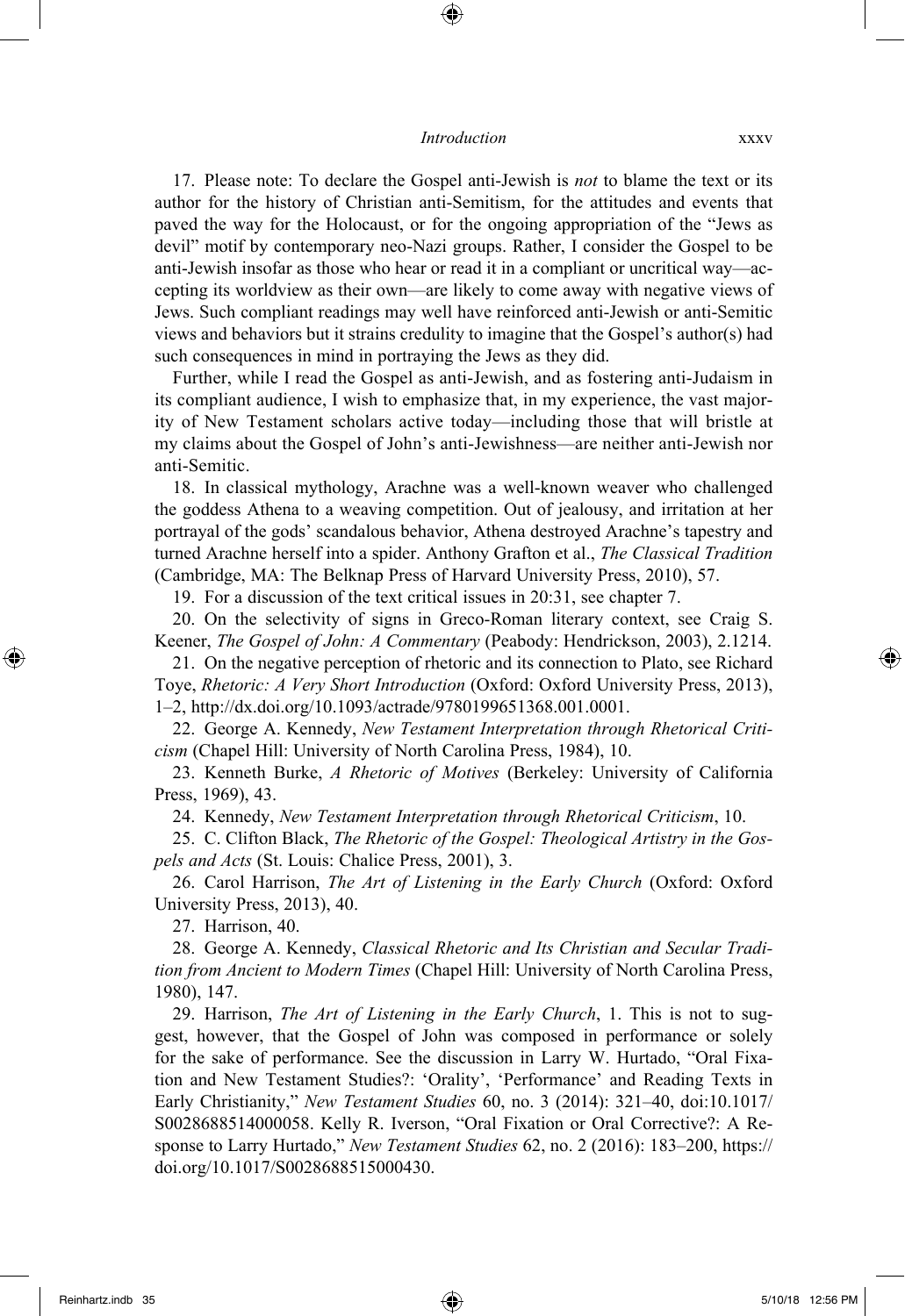#### xxxvi *Introduction*

⊕

30. Neyrey posits that the evangelist did have an education that included rhetoric. Jerome H. Neyrey, "Encomium versus Vituperation: Contrasting Portraits of Jesus in the Fourth Gospel," *Journal of Biblical Literature* 126, no. 3 (2007): 529.

31. Black, *The Rhetoric of the Gospel*, 84. See also Kennedy, *New Testament Interpretation through Rhetorical Criticism*, 9.

32. Kennedy, *New Testament Interpretation through Rhetorical Criticism*, 10. My enterprise intersects with Vernon Robbins's socio-rhetorical approach, though his is more elaborate in that it addresses "complex correlation between a text and the contexts in which a text has been read and reread, including various dynamic interrelations between creator and contemplators, past and present." David B. Gowler, "Socio-Rhetorical Interpretation: Textures of a Text and Its Reception," *Journal for the Study of the New Testament* 33, no. 2 (2010): 191. For detailed information on the approach, see note 57 below and Robbins's website and the bibliography there. http:// www.religion.emory.edu/faculty/robbins/SRI/index.cfm

33. Kennedy, *New Testament Interpretation through Rhetorical Criticism*, 3.

34. James Phelan, "Rhetorical Literary Ethics and Lyric Narrative: Robert Frost's 'Home Burial,'" *Poetics Today* 25, no. 4 (2004): 631.

35. Phelan, "Rhetorical Literary Ethics and Lyric Narrative," 4.

36. Although Kennedy distinguishes between rhetorical and literary criticism, his definition implies a close connection between these two approaches. *New Testament Interpretation through Rhetorical Criticism*, 4. On reader response criticism, see Seymour Benjamin Chatman, *Story and Discourse: Narrative Structure in Fiction and Film* (Ithaca: Cornell University Press, 1978), 267 and the helpful diagram and discussion in R. Alan Culpepper, *Anatomy of the Fourth Gospel: A Study in Literary Design*, Foundations and Facets: New Testament (Philadelphia: Fortress Press, 1983), 6–10.

37. For detailed discussion of compliant and other sorts of readers, and analysis of how these different readers might respond to the Gospel of John, see Reinhartz, *Befriending the Beloved Disciple*.

38. Kennedy, *New Testament Interpretation through Rhetorical Criticism*, 20. Judicial rhetoric is evident, for example, in John 5, in which Jesus calls several witnesses to testify on his behalf. On the lawsuit motif in John, see Andrew T. Lincoln, *Truth on Trial: The Lawsuit Motif in the Fourth Gospel* (Peabody: Hendrickson Publishers, 2000); George L. Parsenios, *Rhetoric and Drama in the Johannine Lawsuit Motif* (Tübingen: Mohr Siebeck, 2010).

39. Deliberative rhetoric is used in the exhortations to abide in faith, as in the farewell discourses (e.g., 15:9). For a detailed rhetorical analysis of the Farewell Discourse, following George Kennedy's approach, see John Carlson Stube, *A Graeco-Roman Rhetorical Reading of the Farewell Discourse* (London: T & T Clark, 2006).

40. Kennedy, *New Testament Interpretation through Rhetorical Criticism*, 19. Deliberative rhetoric can be discerned in the statements such as 16:24, in which Jesus instructs his disciples to "Ask and you will receive, so that your joy may be complete." On deliberative rhetoric in John, see, briefly, Jo-Ann A. Brant, *Dialogue* 

⊕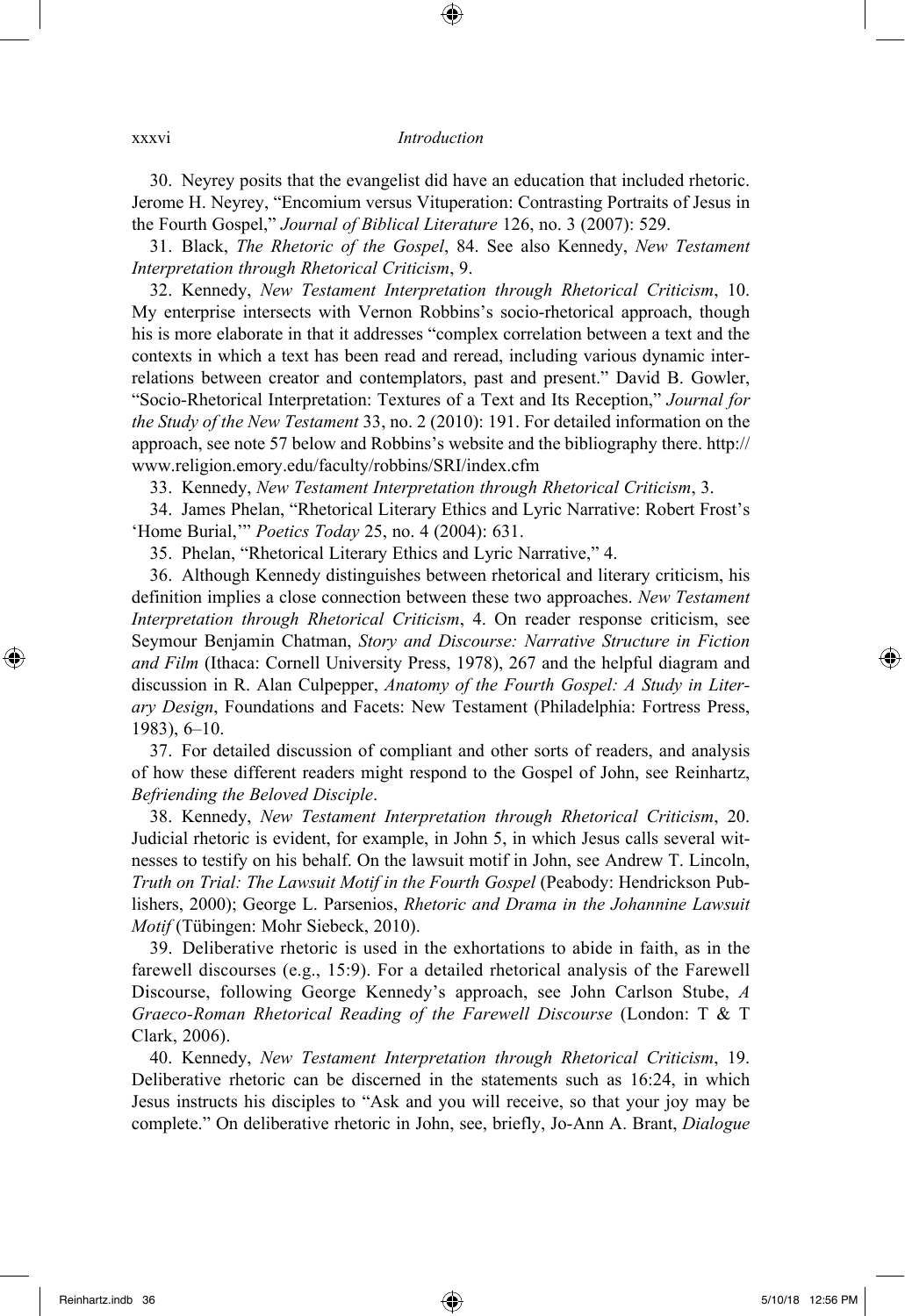#### *Introduction* xxxvii

⊕

*and Drama: Elements of Greek Tragedy in the Fourth Gospel* (Peabody: Hendrickson Publishers, 2004), 234.

41. The Fourth Gospel exhibits all three types of rhetoric. Scholars disagree as to which type predominates. Jo-Ann Brant, for example, places John firmly in the category of epideictic rhetoric. Jo-Ann A. Brant, *John* (Grand Rapids: Baker Academic, 2011), 12. This conclusion is consistent with the view of most scholars that the Gospel aims to strengthen the faithful rather than bring new believers to the movement. George Parsenios argues that the rhetorical categories are not nearly so straightforward; most ancient texts, John included, exhibit a hybrid form of rhetoric. George L. Parsenios, *Rhetoric and Drama in the Johannine Lawsuit Motif*, 12–14, 27. See also See also Alicia D. Myers, "'Jesus Said to Them . . .': The Adaptation of Juridical Rhetoric in John 5:1 9–47," *Journal of Biblical Literature* 132, no. 2 (2013): 415–430. Even in ancient rhetoric, however, these three categories are not always distinct. Thomas Conley comments on the artificial nature of Aristotle's three categories, and notes that the "pervasive infiltration of 'epideictic' *topoi* of praise and blame into forensic oratory . . . is not only permissible, but essential." Thomas M. Conley, "Topics of Vituperation: Some Commonplaces of 4th-Century Oratory," in *Influences on Peripatetic Rhetoric: Essays in Honor of William W. Fortenbaugh*, ed. David C. Mirhady (Leiden: Brill, 2007), 235.

42. Kennedy, *New Testament Interpretation through Rhetorical Criticism*, 14.

43. Kennedy, 14.

44. Kennedy, 14.

45. Kennedy, 15.

46. Kennedy, 23–24.

47. Kennedy, 25–27.

48. Jim A. Kuypers, *Rhetorical Criticism: Perspectives in Action* (Lanham: Lexington Books, 2009), 6.

49. St. Augustine, *On Christian Doctrine*, Book 4 Chapter 12. Augustine, *On Christian Doctrine*, ed. J. J Shaw (Mineola: Dover Publications, 2009), 141.http:// www.ccel.org/ccel/schaff/npnf102.v.IV 1.12.html. The reference is to Cicero's treatise *De Oratore* 1.15.69. Marcus Tullius Cicero, *De Oratore*, ed. H. Rackham, trans. E. W. Sutton (Cambridge, MA: Harvard University Press, 1976), 51.

50. Augustine, *On Christian Doctrine*, 141. See also Burke, *A Rhetoric of Motives*, 50.

51. James Phelan, *Narrative as Rhetoric: Technique, Audiences, Ethics, Ideology*, (Columbus: Ohio State University Press, 1996), 8.

52. Phelan, 19. Carol Harrison (Harrison, *The Art of Listening in the Early Church*, 137) notes that "Scripture itself fell a long way short of classical eloquence, being a somewhat crudely written, rather vulgar text, belonging to an alien culture which did not recognize or value such rules or practices. Its translators had not helped matters either." Kennedy (Kennedy, *New Testament Interpretation through Rhetorical Criticism*, 128) notes that: "The Gospels are unique works which do not exactly fit any classical literary genre and which have a subtle internal rhetoric of their own."

53. Kennedy, 4.

⊕

↔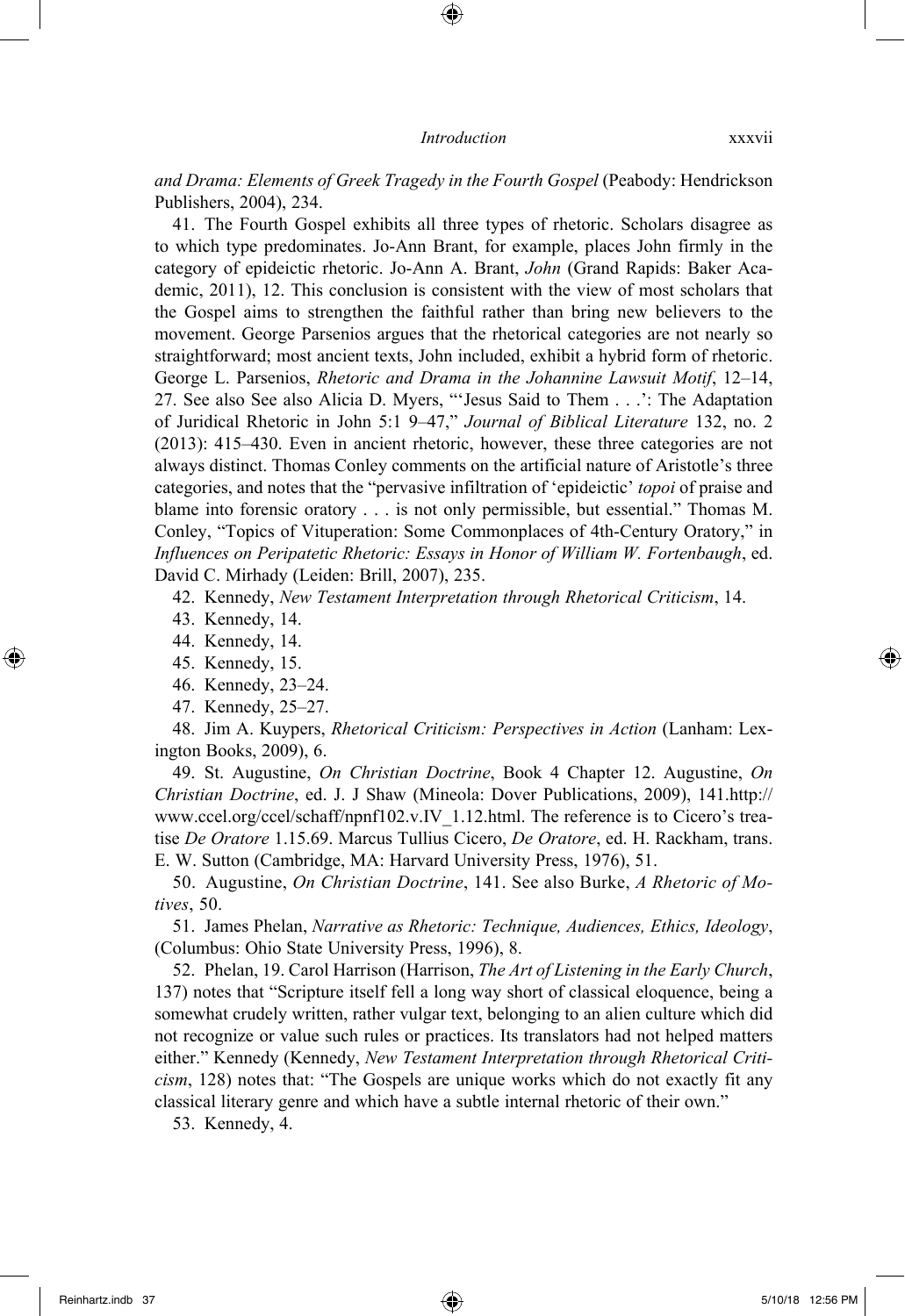#### xxxviii *Introduction*

⊕

54. Kennedy, *New Testament Interpretation through Rhetorical Criticism*, 33–38. Kennedy describes these steps in detail.

55. For example, Margaret Davies, *Rhetoric and Reference in the Fourth Gospel* (Sheffield: Sheffield Academic Press, 1992); Stube, *A Graeco-Roman Rhetorical Reading of the Farewell Discourse*; Douglas Estes, *The Questions of Jesus in John: Logic, Rhetoric and Persuasive Discourse* (Leiden: Brill, 2013).

56. I will omit the *pericope adulterae* (story of the adulterous woman in 7:5 2–8:11) from consideration on textual-critical grounds, but I will consider John 21 to be an epilogue that is nevertheless integral to the Gospel as such.

57. Vernon K. Robbins has developed an approached, socio-rhetorical criticism to address this type of question. See, for example, Vernon K. Robbins, *Exploring the Texture of Texts: A Guide to Socio-Rhetorical Interpretation* (Valley Forge: Trinity Press International, 1996); Vernon K. Robbins, *Jesus the Teacher: A Socio-Rhetorical Interpretation of Mark* (Minneapolis: Fortress Press, 2009); Vernon K. Robbins, Robert H. Von Thaden, and Bart B. Bruehler, *Foundations for Sociorhetorical Exploration: A Rhetoric of Religious Antiquity Reader*, 2016, http://lib.myilibrary. com?id=951528. Robbins defines socio-rhetorical criticism as follows: "An approach to literature that focuses on values, convictions, and beliefs both in the texts we read and in the world in which we live. It views texts as performances of language in particular historical and cultural situations. It presupposes that a text is a tapestry of interwoven textures, including *inner texture, intertexture, social and cultural texture, ideological texture*, and *sacred texture.* A major goal of socio-rhetorical interpretation is to nurture an environment of interpretation that encourages a genuine interest in people who live in contexts with values, norms, and goals different from our own." http://www.religion.emory.edu/faculty/robbins/SRI/defns/s\_defns.cfm [accessed October 9, 2017]. Although, in general terms, my approach can fall into this category, I prefer to use the categories of classical rhetoric rather than concepts such as "inner texture" or "intertexture."

58. Clifford Geertz, *The Interpretation of Cultures: Selected Essays* (New York: Basic Books, 1973), 5.

59. For further discussion, see Adele Reinhartz, *Caiaphas the High Priest* (Columbia: University of South Carolina Press, 2011), 4–6 and the references there.

60. Culpepper, *Anatomy of the Fourth Gospel: A Study in Literary Design*, 16.

61. On text critical grounds, 7:5 3–8:11 are also excluded.

62. The authorship of the Gospel is unknown. And while it seems clear that the Gospel underwent a process of composition that may have included prior sources and/ or multiple redactions, no hypothesis or reconstruction has yet created a stable consensus among scholars. For the sake of convenience, I shall use "John" and masculine singular pronouns to refer to the Gospel's implied author. Although arguments have been made for female authorship, on the basis of the Gospel's relatively positive and high profile given to female characters, the consensus is that the author or authors were likely male. For examples of source and redaction theory, see Robert Tomson Fortna, *The Gospel of Signs: A Reconstruction of the Narrative Source Underlying the Fourth Gospel* (London: Cambridge University Press, 1970); Raymond Edward Brown, *The Community of the Beloved Disciple* (New York: Paulist Press, 1979);

⊕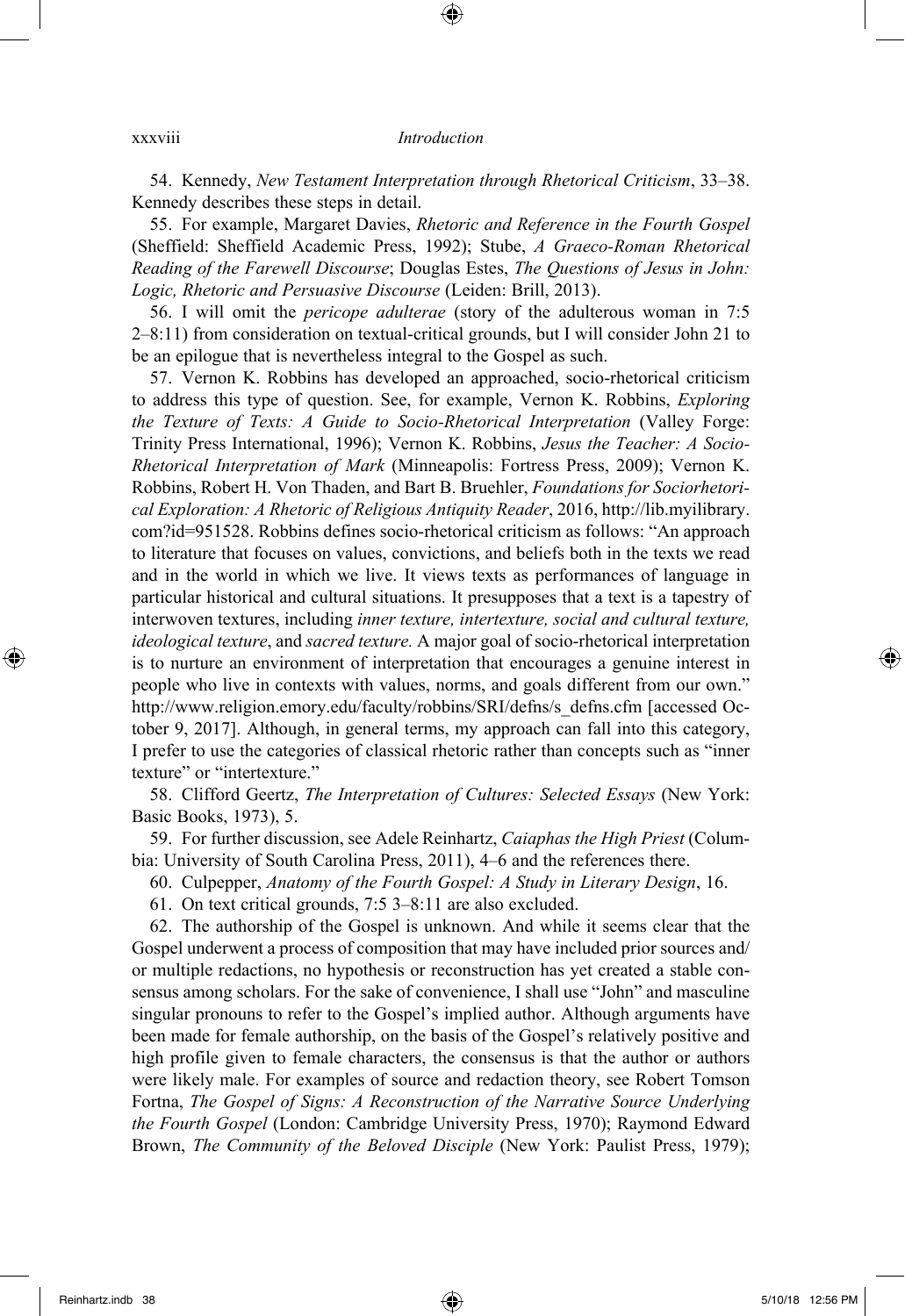#### *Introduction* xxxix

⊕

63. John 11, which features Mary and Martha, suggests that there were Jewish women who became Christ-followers. On pagan women converts or God-fearers see Shelly Matthews, *First Converts: Rich Pagan Women and the Rhetoric of Mission in Early Judaism and Christianity*, Contraversions (Stanford: Stanford University Press, 2001), https://login.proxy.bib.uottawa.ca/login?url=http://hdl.handle.net/2027/ heb.04314. Culpepper uses the term "ideal narrative audience" to refer to the stance that I call compliant. Culpepper, *Anatomy of the Fourth Gospel: A Study in Literary Design*, 208.

64. Harrison, *The Art of Listening in the Early Church,* 2.

65. "Brothers and sisters" is the NRSV translation of the Greek masculine that literally means "brothers." ἀδελφός (masculine accusative plural)

66. Harrison, *The Art of Listening in the Early Church*, 37. For an example of modern dramatic performance, see https://www.youtube.com/watch?v=unL8m3PV58s. On the relationship between John and ancient drama, see Brant, *Dialogue and Drama: Elements of Greek Tragedy in the Fourth Gospel*; Parsenios, *Rhetoric and Drama in the Johannine Lawsuit Motif.* Orality was the norm not only in Greek-speaking societies but also in the Hebrew/Aramaic circles within which rabbinic literature arose; as Shemaryahu Talmon notes, "all reading was aloud, and most probably intoned, in a sing-song voice." Shemaryahu Talmon, "Oral Tradition and Written Transmission, or the Heard and the Seen Word in Judaism of the Second Temple Period," in *Jesus and the Oral Gospel Tradition*, ed. Henry Wansbrough (Sheffield: JSOT Press, 1991), 150. According to Talmon (Talmon, 137) there is an evident emphasis on aural reception in Hebrew Bible and apocrypha, e.g. Neh 8:2; Jer 36:6. See also Terence C. Mournet, *Oral Tradition and Literary Dependency: Variability and Stability in the Synoptic Tradition and Q* (Tübingen: Mohr Siebeck, 2005), 135–37.

67. Harry Y. Gamble, *Books and Readers in the Early Church: A History of Early Christian Texts* (New Haven: Yale University Press, 1995), 5.

68. Gamble, 5.

69. Gamble, 8.

70. Harrison, *The Art of Listening in the Early Church*, 4.

71. Even people who could and did read to themselves read aloud, thereby hearing the words as well as seeing them. See Harrison, *The Art of Listening in the Early Church*, 5. For general studies of orality and literacy, see the classic studies Walter J. Ong, *Orality and Literacy: The Technologizing of the Word* (London: Methuen, 1982); Werner H. Kelber, *The Oral and the Written Gospel: The Hermeneutics of Speaking and Writing in the Synoptic Tradition, Mark, Paul, and Q* (Bloomington: Indiana University Press, 1997), http://search.ebscohost.com/login.aspx?direct=true &scope=site&db=nlebk&db=nlabk&AN=11058.

72. The tradition that the Gospel of John was written in Ephesus is based on a number of ancient sources, including Polycrates (late second century) as quoted in Eusebius, HE 5.24. 2–7; Papias (c. 125) as quoted by Eusebius (HE 3.39. 3–4) and Irenaeus (ca. 13 0–200), who was the first to claim explicitly that the Gospel

⊕